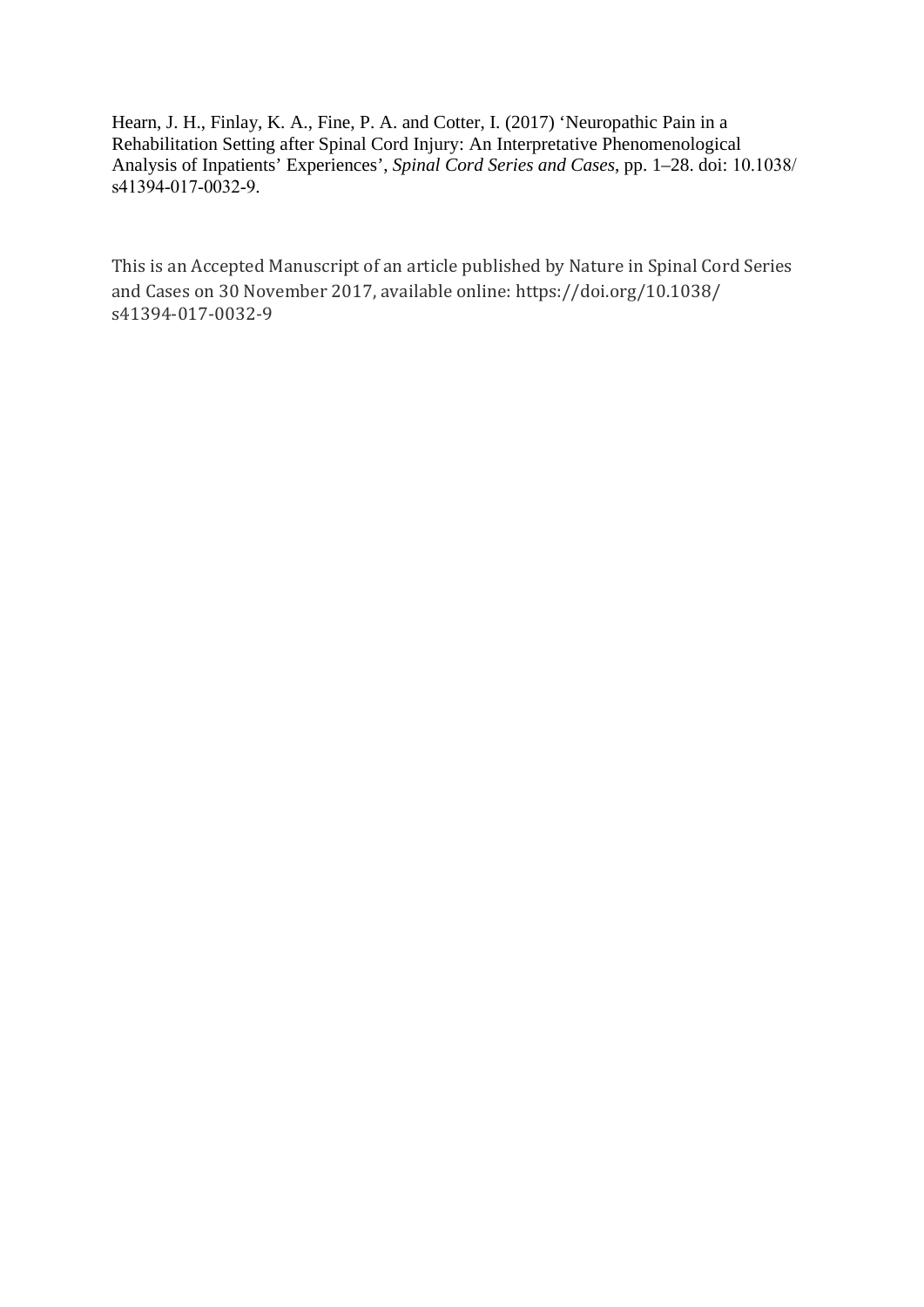| $\mathbf{1}$   | Neuropathic Pain in a Rehabilitation Setting after Spinal Cord Injury:                                             |
|----------------|--------------------------------------------------------------------------------------------------------------------|
| 2              | An Interpretative Phenomenological Analysis of Inpatients' Experiences                                             |
| 3              |                                                                                                                    |
| $\overline{4}$ | Dr Jasmine Heath Hearn <sup>1*</sup> , Dr Katherine Anne Finlay <sup>2</sup> , Dr Philip A. Fine <sup>2</sup> , Dr |
| 5              | Imogen Cotter <sup>3</sup>                                                                                         |
| 6              | <sup>1</sup> The University of Buckingham Medical School, Hunter Street, Buckingham, MK18                          |
| $\overline{7}$ | 1EG, United Kingdom                                                                                                |
| 8              | <sup>2</sup> The Department of Psychology, The University of Buckingham, Hunter Street,                            |
| 9              | Buckingham, MK18 1EG, United Kingdom                                                                               |
| 10             | <sup>3</sup> The National Spinal Injuries Centre, Stoke Mandeville Hospital, Aylesbury, HP21                       |
| 11             | 8AL, United Kingdom                                                                                                |
| 12             |                                                                                                                    |
| 13             | *Corresponding author                                                                                              |
| 14             | The University of Buckingham Medical School, Hunter Street, Buckingham, MK18                                       |
| 15             | 1EG                                                                                                                |
| 16             | Tel: 01280 827557                                                                                                  |
| 17             | Email: Jasmine.hearn@buckingham.ac.uk                                                                              |
| 18             |                                                                                                                    |
| 19             |                                                                                                                    |
| 20             | <b>Conflict of Interest.</b>                                                                                       |
| 21             | The authors declare no conflict of interest.                                                                       |
| 22             |                                                                                                                    |
| 23             |                                                                                                                    |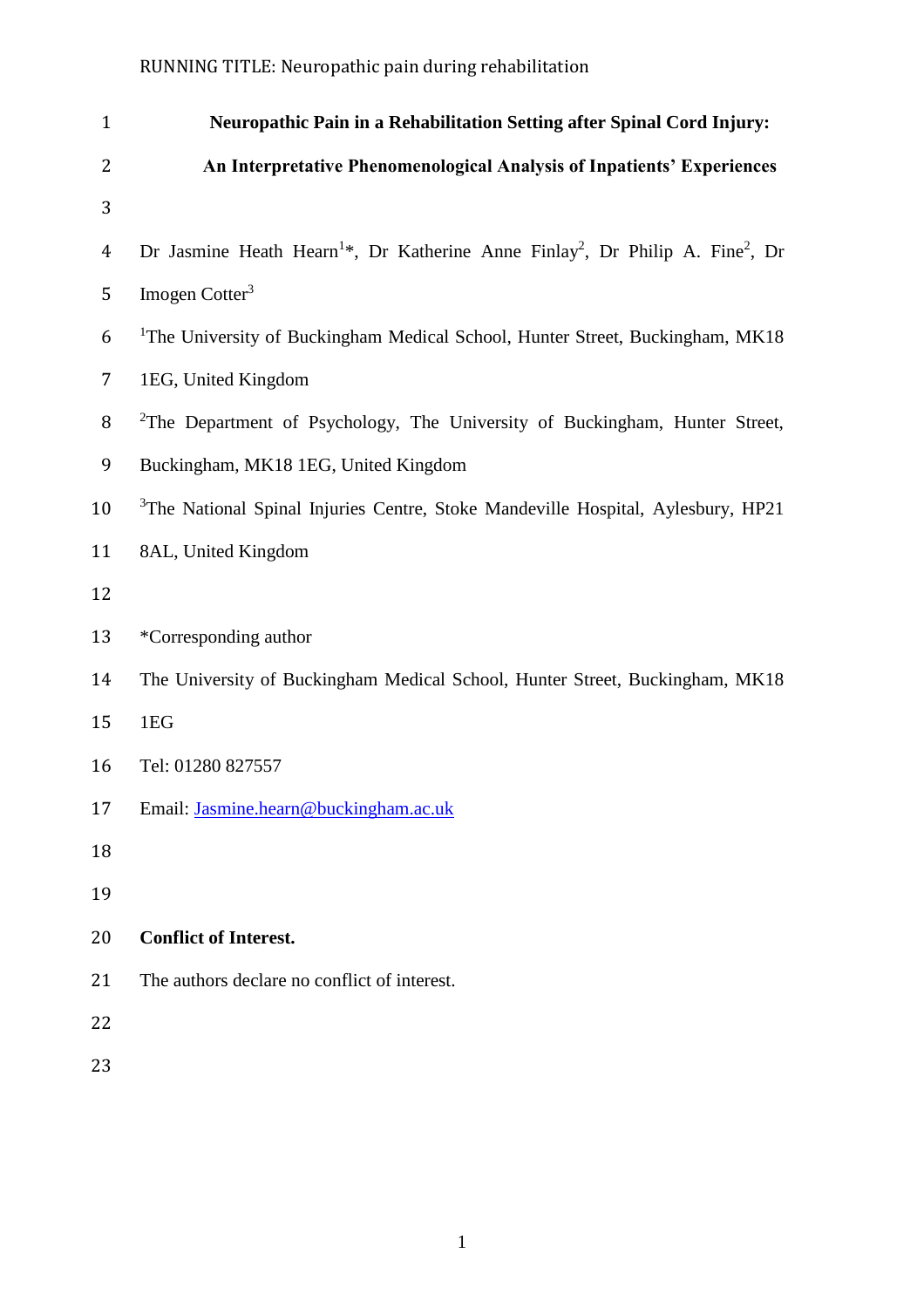**Neuropathic Pain in a Rehabilitation Setting after Spinal Cord Injury:**

# **An Interpretative Phenomenological Analysis of Inpatients' Experiences**

- *Study Design:* Qualitative, semi-structured interviews.
- *Objectives*: Neuropathic pain (NP) can be psychologically and physically debilitating, and is present in approximately half of the spinal cord injured (SCI) population. However, under half of those with NP are adherent to pain medication. Understanding the impact of NP during rehabilitation is required to reduce long-term impact and to promote adherence to medication and psychoeducation recommendations.
- *Setting:* United Kingdom.
- *Methods*: Five males and three females with SCI and chronic NP, resident in rehabilitation wards at a specialist SCI Centre in the UK, took part. Semi- structured interviews were conducted with participants less than 15 months post-SCI (mean = 8.4 months). Verbatim transcripts were subject to Interpretative Phenomenological Analysis (IPA).
- *Results*: Three super-ordinate themes were identified, mediating pain and adherence: (1) the dichotomy of safety perceptions; (2) adherence despite adversity; and (3) fighting the future. Analyses suggest that experience of the rehabilitation setting and responsiveness of care shapes early distress. Attitudes to medication and psychosocial adjustment are relevant to developing expectations about pain management.
- *Conclusions*: Enhancing self-efficacy, feelings of safety in hospital, and encouraging the adoption of adaptive coping strategies may enhance psychosocial and pain-related outcomes, and improve adherence to medication. Encouraging adaptive responses to, and interpretation of, pain, through the use of interventions such as coping effectiveness training, targeted cognitive behavioural pain management, and acceptance-based interventions such as mindfulness, is recommended in order to reduce long-term reliance on medication.
- Keywords: SCI/SCD; pharmacological treatment; acceptance; coping; safety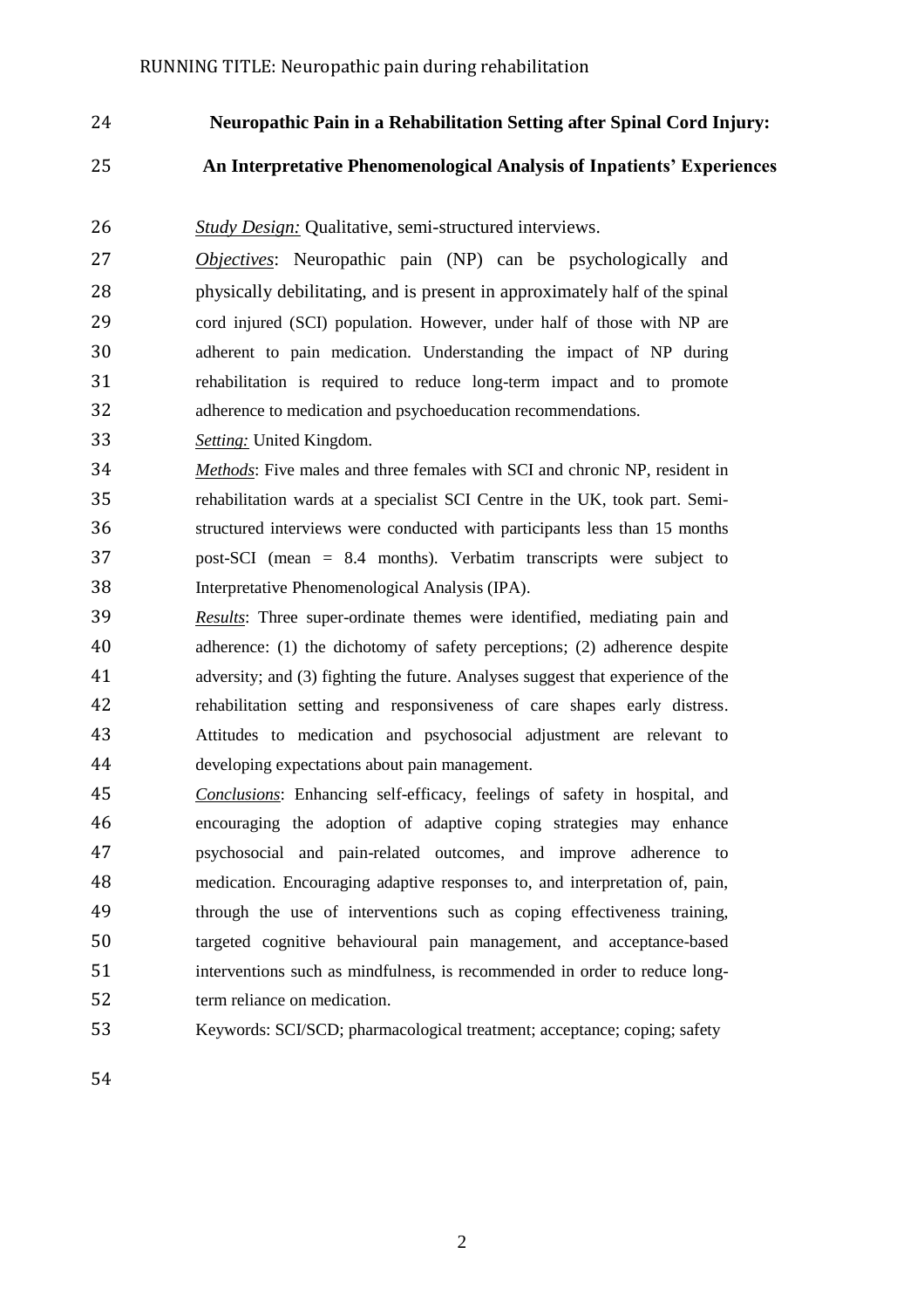# 55 **Introduction**

56 Over 60% of individuals with spinal cord injury (SCI) are affected by chronic pain<sup>1,2</sup>, a significant problem that should be addressed from its onset to facilitate early adjustment to both pain and SCI. People with neuropathic pain (NP) often report difficulty managing it, describing unique sensory qualities of pain, including burning, electric, and crushing sensations<sup>3</sup>, and these can be potentially distressing in nature. 61 NP typically fluctuates in severity, worsening over time<sup>2</sup>, with between 34% and 41% of the SCI population with NP in the early stages of rehabilitation living with it at five 63 years post-injury<sup>4</sup>, signifying a potential correlation and the need for early intervention/management.

65 Despite its prominence, and the limited effectiveness of medication<sup>5</sup>, common 66 practice first line treatment for NP remains targeted pharmacological pain 67 management<sup>6</sup>. Such approaches are essential, given the structural and biochemical 68 changes associated with nerve damage after  $SCI^7$ . However, poor adherence is 69 common in pain populations<sup>8</sup>; fewer than half  $(43%)$  of people with NP were 70 compliant with their drug regimes in one study<sup>9</sup>. Adherence is related directly to the 71 participants' beliefs regarding the necessity of, and concerns regarding, medication<sup>10</sup>, 72 indicating that psychosocial factors mediate pain-related behaviours and its 73 persistence. Perceptions of low pain control and catastrophic thinking have been 74 identified as factors playing a role in outpatients with  $SCI<sup>11</sup>$ . Other work has 75 suggested that variables such as functional status, emotional status, and coping 76 variables do not predict chronic pain<sup>1</sup>. However, the majority of research is focused 77 on outpatients, as opposed to early rehabilitation. Given the correlation between pain 78 during rehabilitation and its long-term presence, there may exist a critical time 79 window for responding and mitigating the effects of pain, thus facilitating the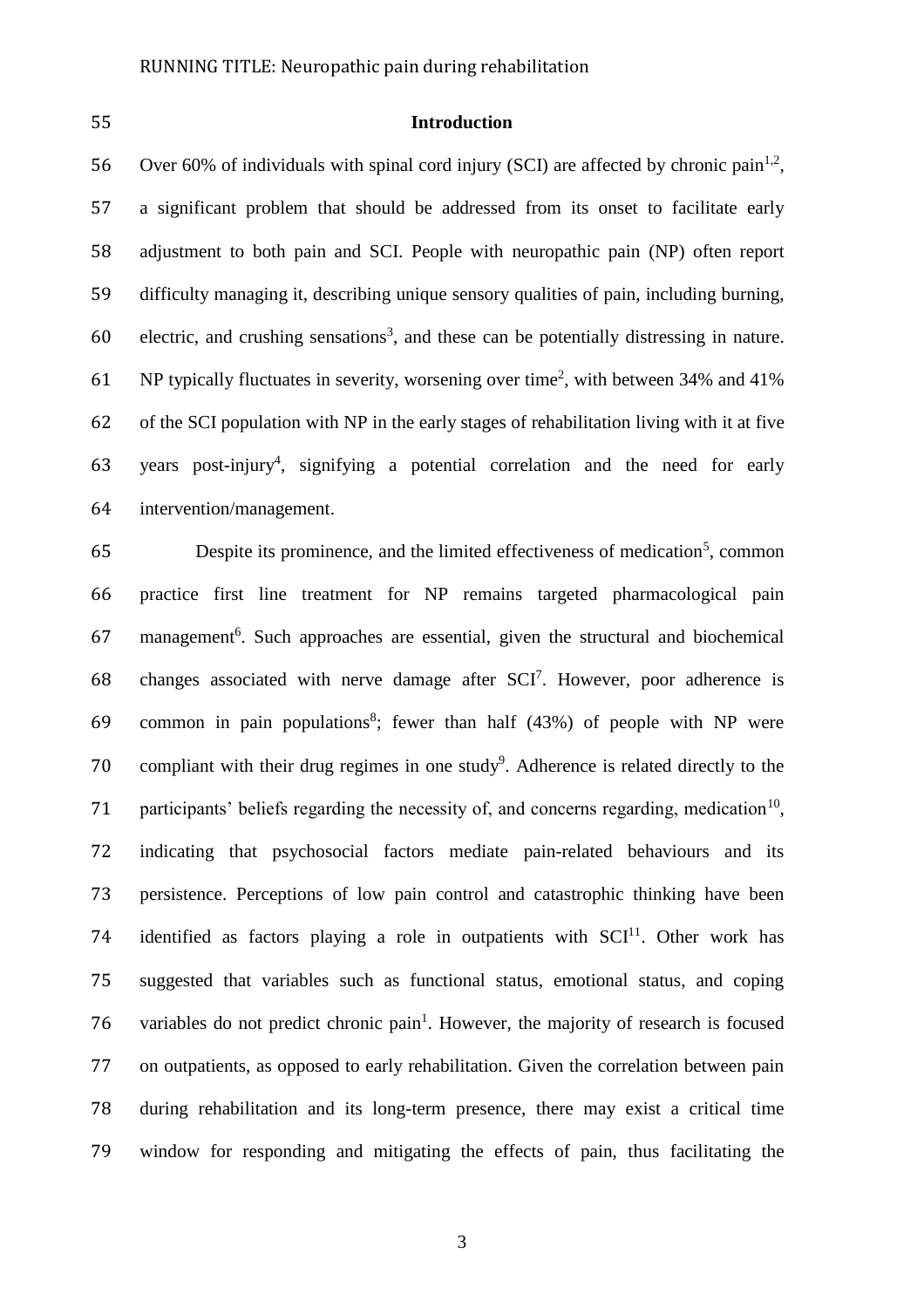adjustment process.

 Previous qualitative work has explored experiences of social support 82 following  $SCI<sup>12</sup>$ , pain management<sup>13</sup>, memories of pain<sup>14</sup>, NP acceptance<sup>15</sup>, the lived 83 experience of NP itself by people with SCI living in the community<sup>16</sup>, and the use of 84 metaphorical language when communicating  $NP<sup>17</sup>$ . Despite evidence that 70% of patients report NP within six months of injury, and often find nothing to help alleviate pain<sup>18</sup>, no published work has considered the experiences of those in the early stages of rehabilitation from a qualitative perspective. This work will serve to highlight patient understandings during a critical time, where they are learning how to navigate life with SCI and NP, and focus future work on key aspects identified as significant by those living with NP. This can also aid healthcare staff in identifying and correcting any false understandings, and contribute towards minimizing the risk of distress caused by chronic pain as an outpatient following rehabilitation.

 This study, therefore, presents the results of analysis of eight verbatim transcripts of interviews with inpatients with SCI and NP in rehabilitation at a specialist spinal center in the UK. The data was analyzed using Interpretative 96 Phenomenological Analysis  $(IPA)^{19}$  in order to enrich current understanding of NP from the perspective of those who are in the early stage of adjustment to SCI. This study aims to identify what is most important to those living with NP during rehabilitation in terms of impact and management.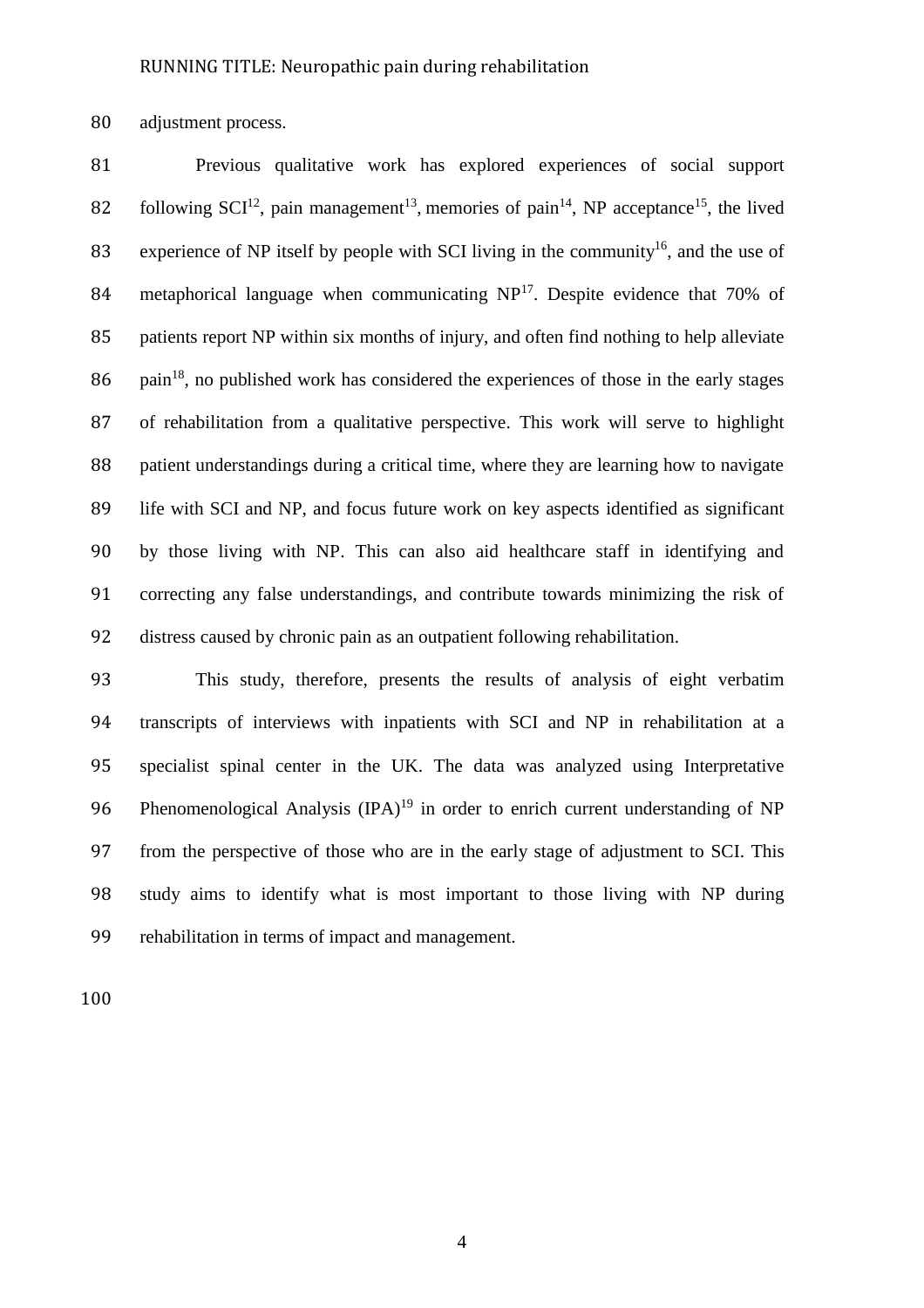# **Method**

# *Participants*

 Participants were recruited from The National Spinal Injuries Centre. Inclusion criteria were: inpatients NP of a duration of at least three months (adhering to the 105 International Association for the Study of Pain<sup>20</sup> definition of chronic pain), over 18 years of age; and English speaking. Participants were not recruited if they held any significant cognitive impairment, mental illness or head injury. People meeting the inclusion criteria were approached by members of the direct care team, and directed to the researchers for further information. Of the 11 patients contacted, three declined to participate and eight were interviewed. Due to the large amount of data obtained, and IPA's detailed, idiographic approach to analysis, this sample size is considered 112 appropriate, in accordance with recommendations of a small sample size<sup>21</sup>. Five participants were male, three were female. Participants have been given pseudonyms in order to preserve confidentiality and anonymity. Demographic characteristics are presented in Table 1.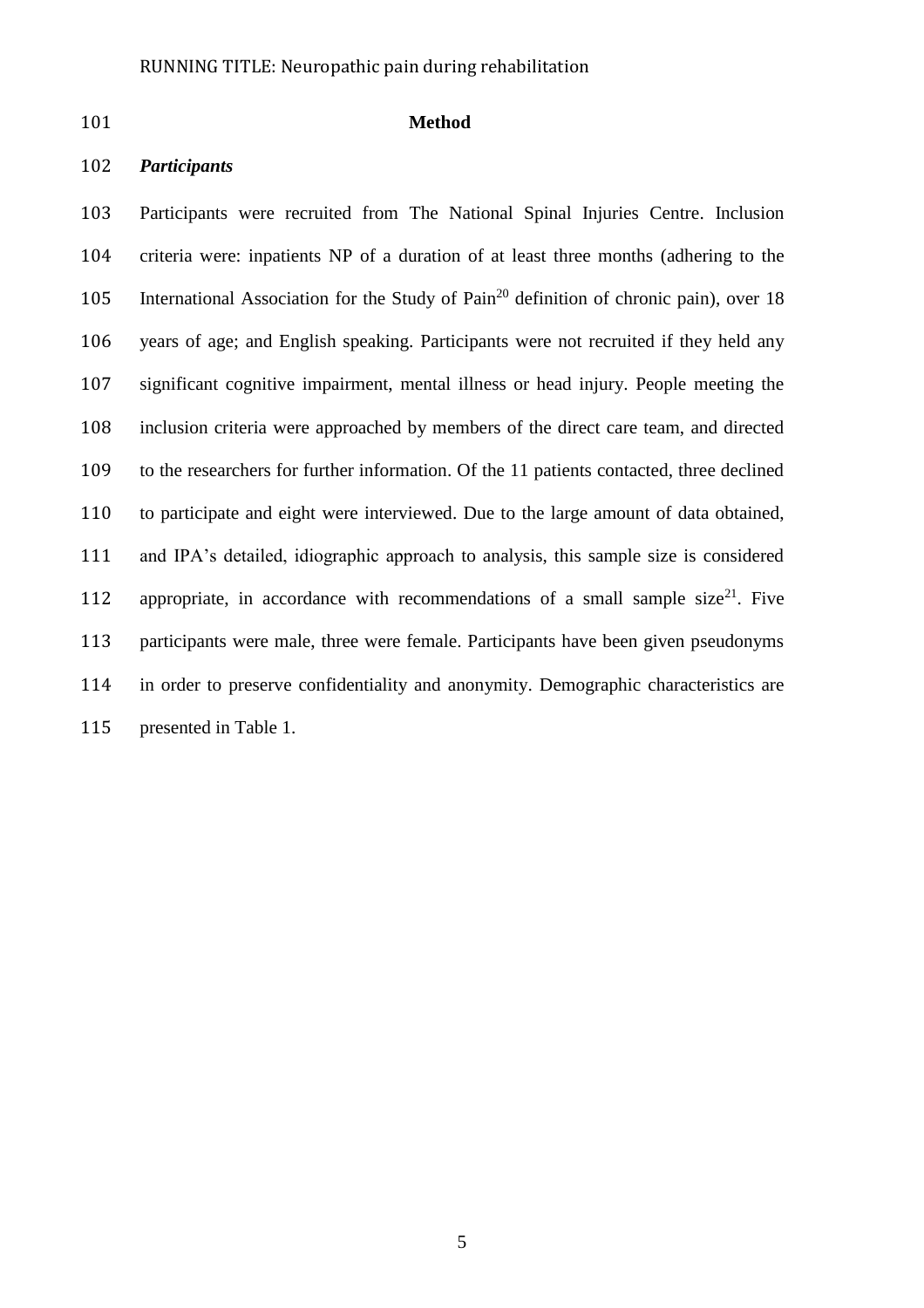# 116 Table 1. Participant demographics.

| Participant*<br>(Gender) | Age<br>(years) | <b>Employment</b><br>status | <b>Marital</b><br>status | <b>Cause of</b><br>injury | <b>Time since</b><br>injury<br>(months) | Level of<br>injury | <b>Completeness</b><br>of injury<br>(ASIA<br><b>Impairment</b><br>Scale <sup>22</sup> ) | Pain location(s)       | Average pain<br>intensity<br>$(NRS)$ *** |
|--------------------------|----------------|-----------------------------|--------------------------|---------------------------|-----------------------------------------|--------------------|-----------------------------------------------------------------------------------------|------------------------|------------------------------------------|
| Jimmy $(M)$              | 71             | Retired                     | Married                  | Fall                      | 12                                      | C <sub>6</sub>     | $\mathbf C$                                                                             | Left arm, hands        | 8                                        |
| Alice $(F)$              | 23             | Unemployed                  | Single                   | $RTA**$                   | 14                                      | C <sub>3</sub>     | $\mathbf C$                                                                             | Whole body             | 10                                       |
| Amir $(M)$               | 69             | Retired                     | Married                  | Non-traumatic             | 10                                      | C <sub>3</sub>     | $\mathbf C$                                                                             | Right side & arm, feet | 4                                        |
| Jennifer $(F)$           | 63             | Full-time                   | Married                  | Fall                      | 9                                       | C <sub>5</sub>     | B                                                                                       | Shoulders, chest       | 10                                       |
| Deb(F)                   | 80             | Retired                     | Widowed                  | Fall                      | 10                                      | C <sub>4</sub>     | A                                                                                       | Whole body             | 3                                        |
| George $(M)$             | 82             | Retired                     | Widowed                  | Non-traumatic             | 4                                       | T <sub>5</sub>     | A                                                                                       | Legs                   |                                          |
| Mark $(M)$               | 51             | Full-time                   | Married                  | <b>RTA</b>                |                                         | C <sub>2</sub>     | B                                                                                       | Shoulders, arms, hands | 3                                        |
| Dave $(M)$               | 40             | Full-time                   | Married                  | Diving accident           |                                         | C <sub>6</sub>     | B                                                                                       | Neck, arms             |                                          |

117

118 \*Participant names changed to preserve anonymity.

119 \*Road traffic accident.

120 \*Numerical rating scale.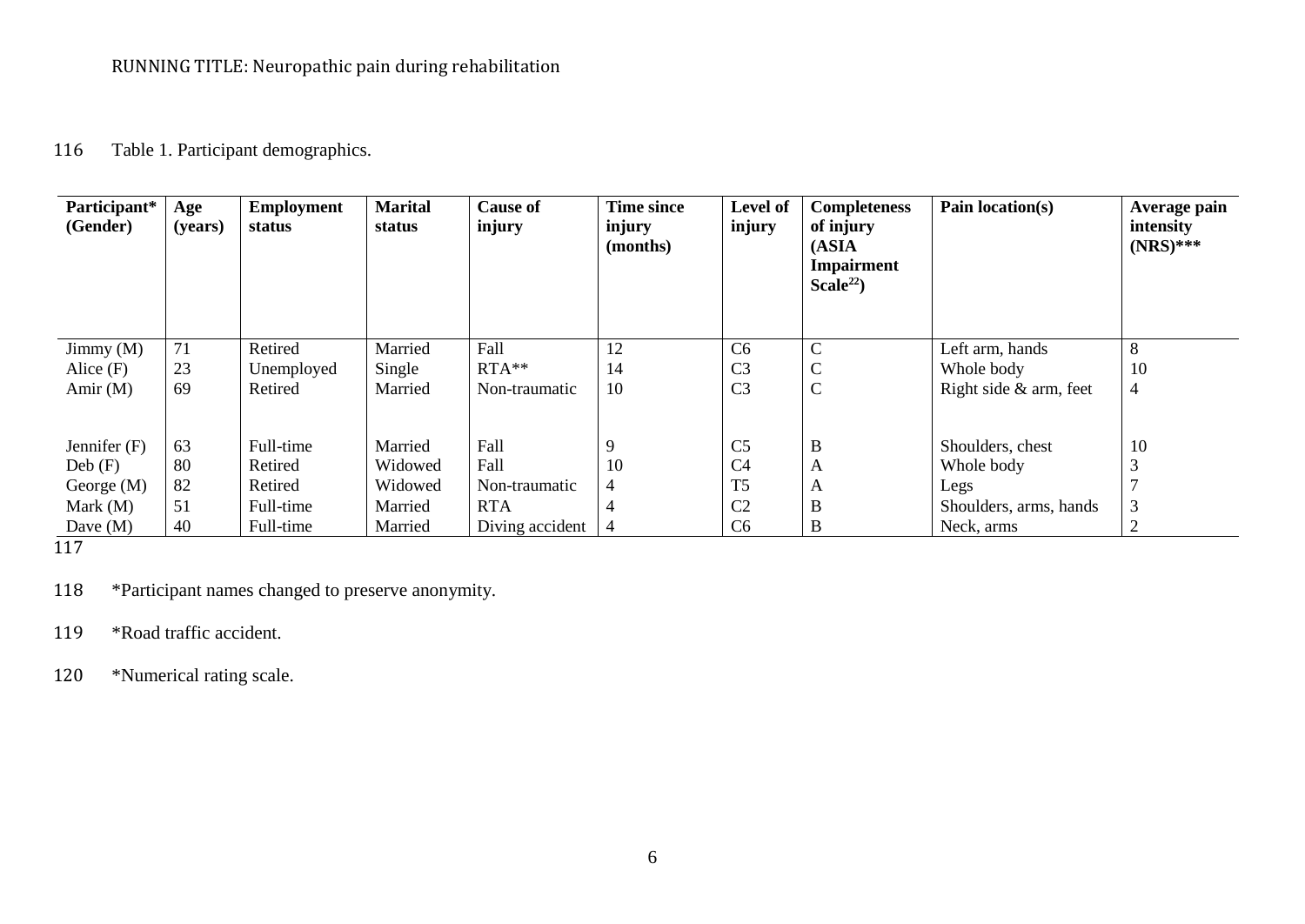|     | 121 <b>Materials</b>                                                                            |
|-----|-------------------------------------------------------------------------------------------------|
|     | 122 <i>Interview schedule</i> : In order to elicit in-depth, detailed information, an interview |
| 123 | schedule was developed and piloted with two individuals with SCI to ensure                      |
| 124 | questions were appropriate and to trial the length of the interview. This is presented in       |
| 125 | Table 2.                                                                                        |

126 Table 2. Interview schedule.

# 1. Tell me about your experience of pain since your spinal cord injury.

- Where is it located?
- How does it feel at best/at worst?
- How often does it present itself?
- 2. How have you been informed about your pain?
	- How helpful was this?
- 3. What techniques do you use to cope with your pain, if any?
	- What is the most effective strategy, and why?
- 4. What is your life like since experiencing neuropathic pain?
	- How does it affect your everyday life?
	- How have others reacted to it?
	- Are there any activities you do differently now as a result of your pain?
- 5. How do you think neuropathic pain will affect your future, if at all?
- 6. Is there anything you would like to add to the discussion?

127

# 128 *Procedure*

- 129 Local ethical approval was secured for the study from The National Health Service
- 130 Research Ethics Committee (ref: 13/LO/0558), the local Research and Development

131 office (RXQ/549), and The University of Buckingham.

132 A member of the direct care team identified and approached eligible patients

- 133 with information regarding the study and asked if they would consider taking part,
- 134 after which patients were provided with detailed information and offered time to
- 135 consider their consent. Written, informed consent was obtained, and interviews were
- 136 conducted in private rooms. Interviews lasted between 40 and 60 minutes.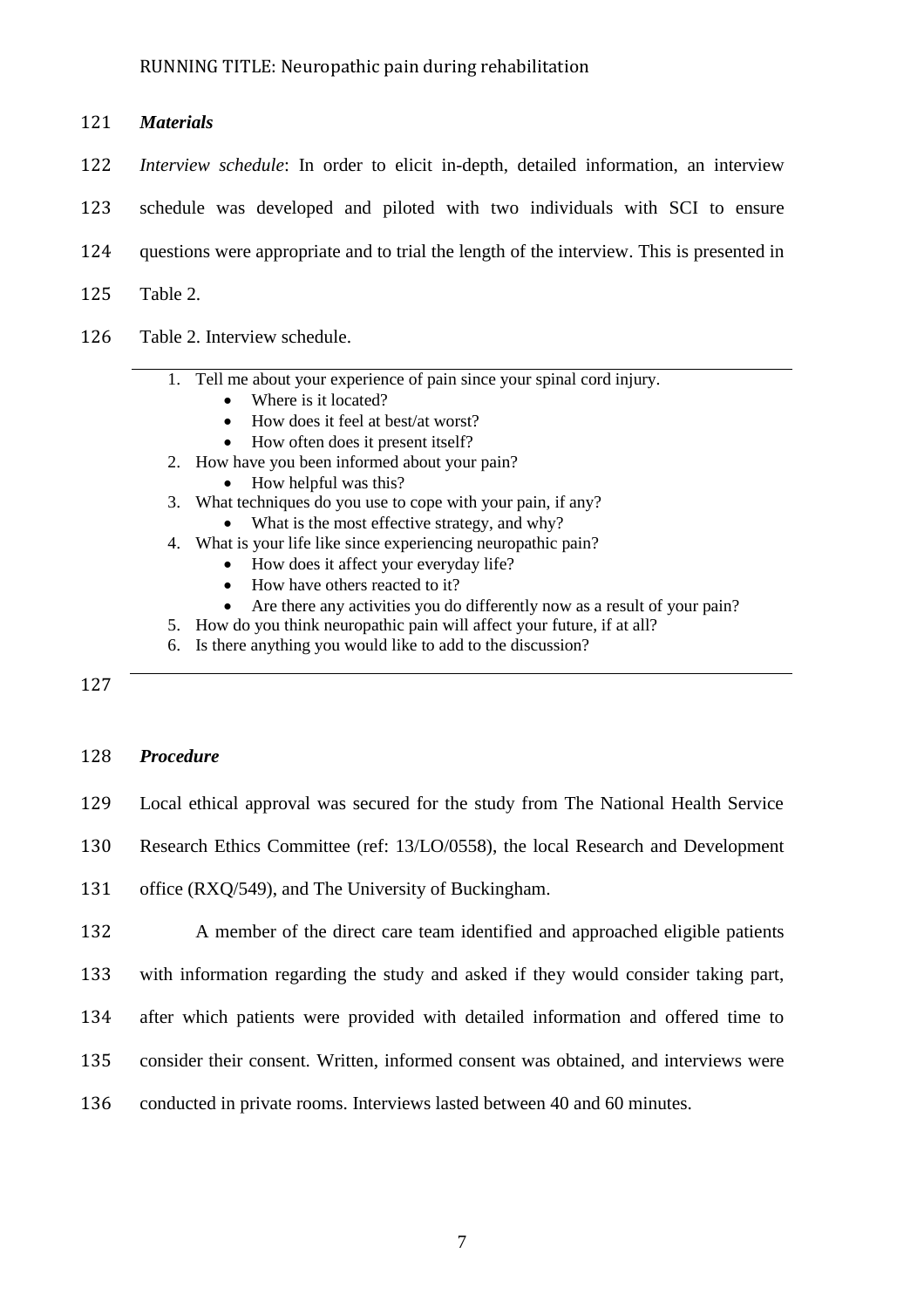Interviews were audio-recorded and participants were given freedom to lead the interview, unrestricted by the imposition of topics, such that discussion centered 139 on what participants felt was most important in their experience<sup>21</sup>. Participants were able to discuss what was of importance to them, and focus upon their own personal experience and the meanings of NP to them and their experience, as recommended by 142 Smith et al.<sup>21</sup>. Any identifying information (e.g. participants, friends and families, and healthcare professionals) has been anonymised.

#### *Data Analysis*

147 The systematic approach to IPA recommended by Smith, Flowers & Larkin<sup>21</sup> was followed. Interviews were transcribed verbatim and read a number of times to ensure familiarity with the data. Analytic notes and reflections (descriptive, linguistic, and conceptual) were made to aid the emergence of themes. Searching for similarities and differences across emergent themes then enabled super-ordinate themes to be developed, representing aspects of the experience considered most important from participants' perspectives. This process was completed in an idiographic manner. Following analysis of all transcripts, a cross-case analysis was conducted, establishing patterns, and identifying themes present across at least half of the sample, as well as convergences and divergences across cases. A table was generated, within which were super-ordinate and sub-ordinate themes, with illustrative quotes. Throughout this process, the data was constantly revisited (i.e. after analytical notes, emergent themes, and super-ordinate themes were developed) to ensure that themes remained grounded 160 in the data and reflected participants' accounts<sup>21</sup>.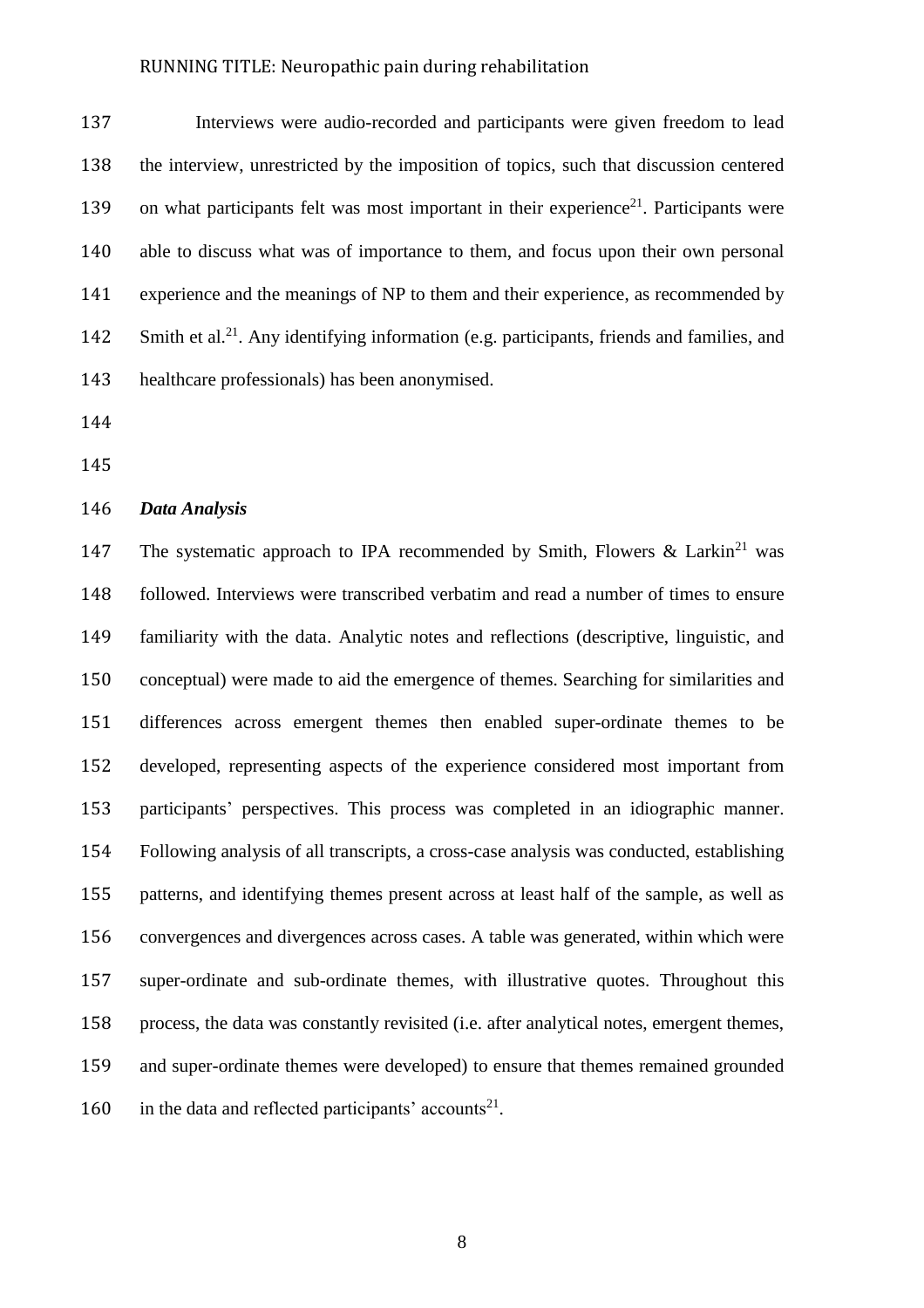IPA is interpretative in nature, suggesting that individual researchers may interpret data differently, due to differences in personal backgrounds. Therefore, as 163 recommended by Smith, Flowers,  $\&$  Larkin<sup>21</sup>, a reflective diary was used in a determined effort to 'bracket-off' prejudgments and information learned from previous interviews. To achieve rigor and quality in the analysis, two independent auditors, both of whom have experience with people with SCI, or IPA, validated super-ordinate themes and corresponding quotations to ensure themes were grounded in the data. Interpretations were discussed with the first author to illuminate areas of the experience that may have been more easily identifiable to the auditors. The interpretations presented here are considered credible and meaningful, although it is acknowledged that these are not the only interpretations of the data.

# *Ethical Considerations*

 Confidentiality of interviews and anonymity was ensured throughout the study. The process of thinking about, and discussing pain could cause some distress, and participants were offered the opportunity for a close family member to be present during their interview, if they wished. They were informed of their right to pause the interview and take a break, and to withdraw at any point, and have their data destroyed. Participants were provided with a debriefing form containing contact details of the authors, as well as an independent SCI charity, should they wish to discuss the research, available support, or any issues arising from their interview. No participants chose to have a family member present, nor voiced distress arising from the interview, or asked to have their data withdrawn.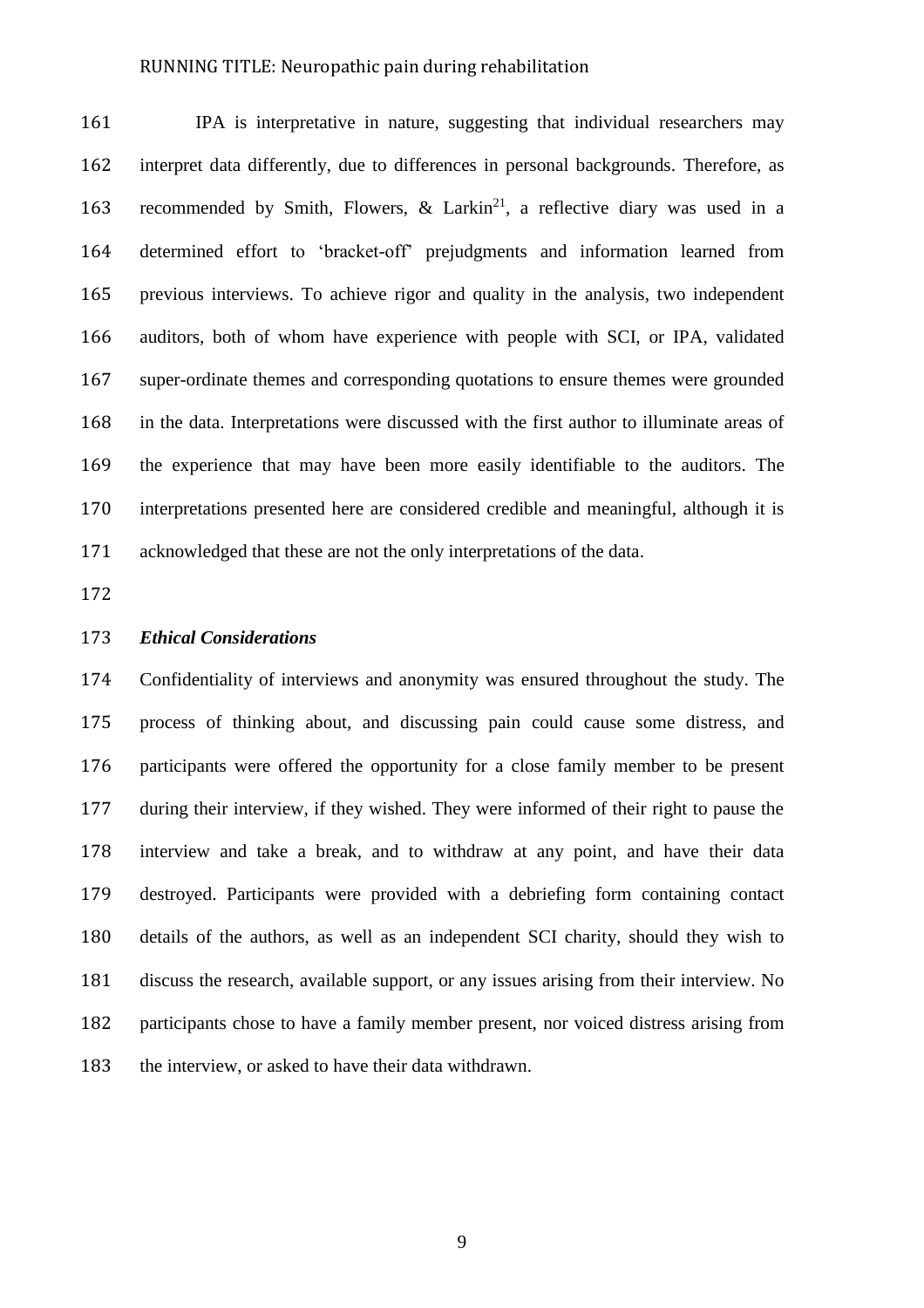# **Results**

- Three super-ordinate themes arose from the data: (1) The Dichotomy of Safety
- Perceptions; (2) Adherence Despite Adversity; and (3) Fighting the Future. Super-
- ordinate themes and their corresponding sub-ordinate themes are presented below (see
- Table 3).
- Table 3. Super-ordinate themes and corresponding sub-ordinate themes.

| The Dichotomy of Safety<br>Perceptions                   | Adherence Despite Adversity  | Fighting the Future                    |
|----------------------------------------------------------|------------------------------|----------------------------------------|
| Confinement in 'Prison' vs.<br>Shelter in a 'Safe Haven' | Desperation and Hopelessness | Pain is Impermanent                    |
| Positive Perceptions of Staff                            | Resigned and Indifferent     | Pain is Persistent, and I<br>Accept it |

# 

# *The Dichotomy of Safety Perceptions*

 Participants' descriptions suggested that the environment was an important factor in their overall sense of safety, emotional security, and the immediate availability of care as and when needed; during flare ups of pain, for example. This was accompanied by positive perceptions of staff as empathetic and compassionate, which also aided psychological wellbeing. Such perceptions could play a role in the interpretation and experience of pain, as well as the extent of adherence to pain management.

*Confinement in 'Prison' or Shelter in a 'Safe Haven'*

 For those who perceived hospital negatively, confinement and desires to leave hospital as soon as possible were characteristic of their discussions. When asked if there was anything that could help him cope with pain, Jimmy's interpretation used powerful catastrophic imagery: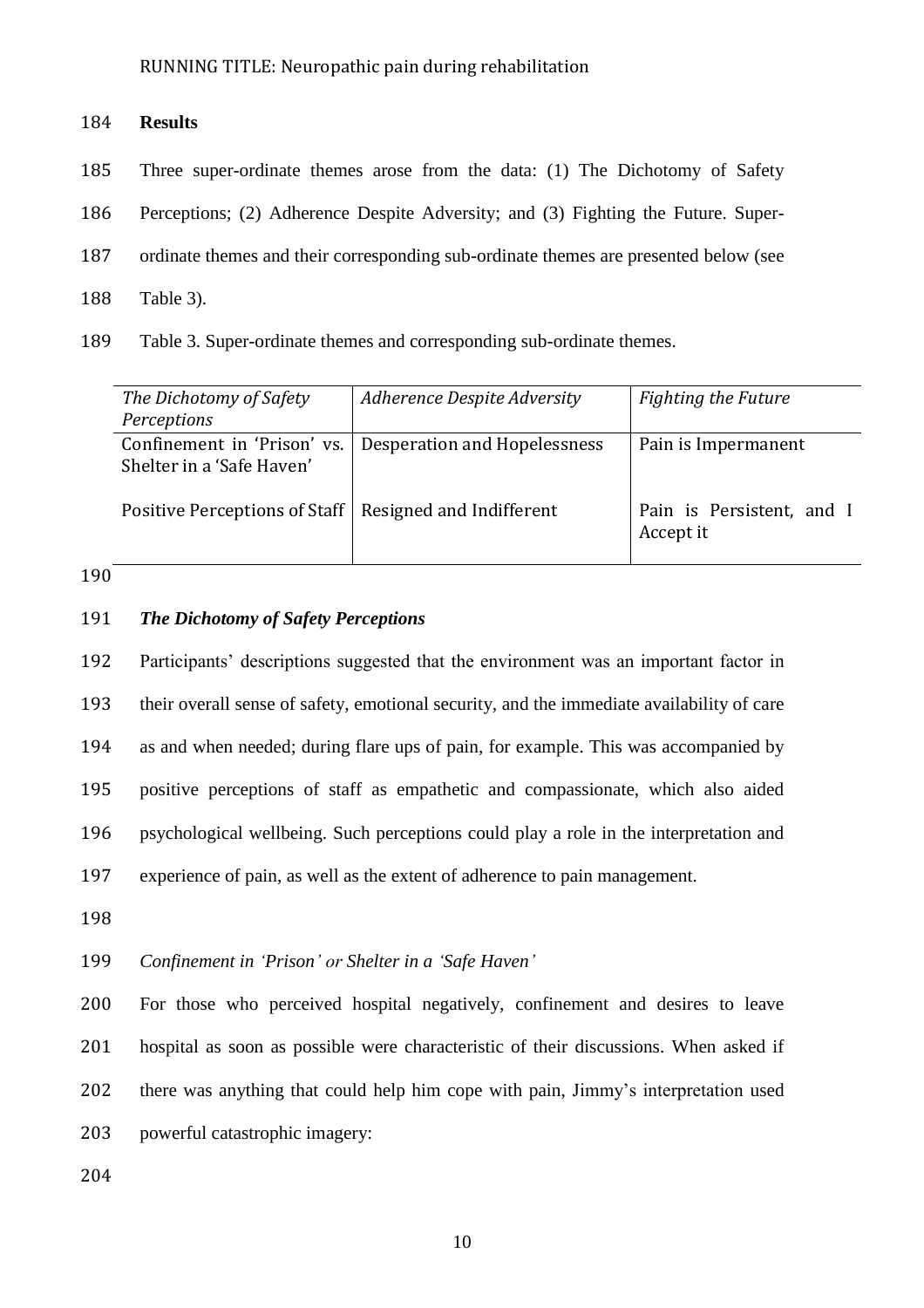| 205 | Getting out of this ward would be important. I mean, it's like being in a cell, 24/7. I  |
|-----|------------------------------------------------------------------------------------------|
| 206 | know the staff are very good, but like [] how often are you going to see the staff?      |
| 207 | You know, they're busy themselves  The nurses are running around, like all the           |
| 208 | time they're here. They don't stop [Jimmy].                                              |
| 209 |                                                                                          |
| 210 | Jimmy insinuates that because he perceives the rehabilitation staff as being very busy   |
| 211 | he feels he cannot rely on them to meet his needs. The imagery of being in a prison      |
| 212 | cell implies a sense of extreme restriction and isolation.                               |
| 213 | Yet, the rehabilitation environment comforted other participants, leading to an          |
| 214 | interpretation of hospital as a 'safe haven':                                            |
| 215 |                                                                                          |
| 216 | I am happy here though, I feel comfortable. Probably just knowing there are nurses       |
| 217 | around if I need them  At home, I do worry, like if something goes wrong, there's        |
| 218 | nobody there to help me cope with the pain [Alice].                                      |
| 219 |                                                                                          |
| 220 | Alice is reassured that staff can meet her needs. As a result of the immediate access to |
| 221 | knowledgeable staff, she feels able to cope with pain. The lack of direct access to      |
| 222 | such people when at home causes her to feel distressed; insecure and anxious. This       |
| 223 | also suggests that she holds an external locus of control with regard to pain            |
| 224 | management, relying on others to provide her with pain relief and suggesting she does    |
| 225 | not feel equipped to do this herself.                                                    |
| 226 | Like Alice, George also felt safe in hospital:                                           |
| 227 |                                                                                          |
| 228 | This hospital is great, absolutely perfect this hospital is. Yep. They've dealt with     |
| 229 | spinal injuries in the past, this is what it was made for. They understand, you come     |
| 230 | here if you're in my condition because they expect it, they've dealt with it, and they   |
|     |                                                                                          |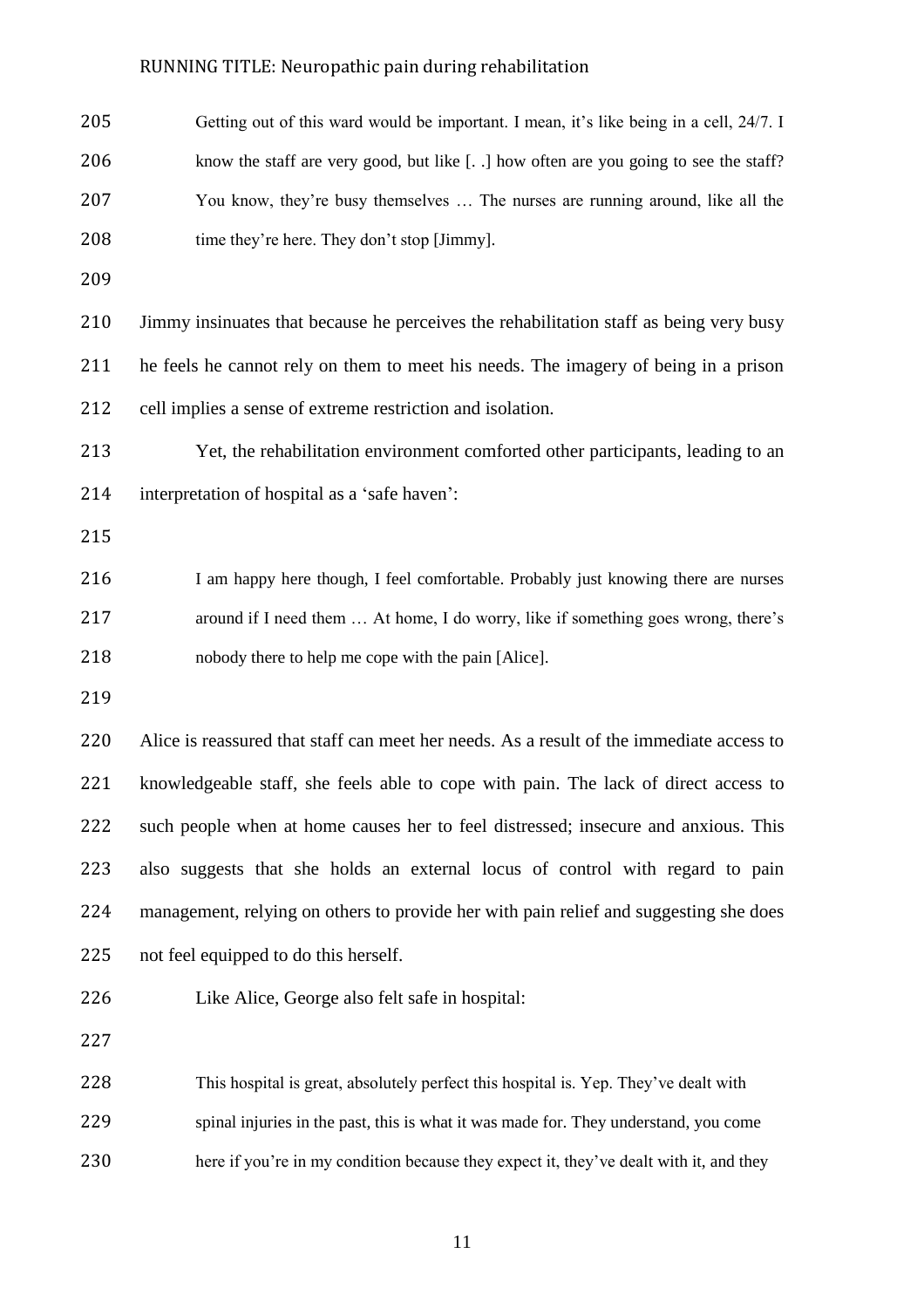231 can deal with it as and when you need it, any time of day [George].

| 233 | George was comforted by the specialist nature of the hospital and experience of the       |
|-----|-------------------------------------------------------------------------------------------|
| 234 | staff working in the unit, as well as their constant availability. The factors acted as a |
| 235 | potential stress buffer, allowing him to feel safe and as though any pain flares could    |
| 236 | be managed as necessary. Thus, he felt able to focus upon rehabilitation with few         |
| 237 | concerns.                                                                                 |

*Positive Perceptions of Staff*

 Participants often judged staff in a positive light, regarding them as valuable in terms of their ability to help with pain and injury coping. Alice's quote in the theme above also reflects positive perceptions of staff, in that personal characteristics of staff, particularly their knowledge and immediate availability, contributes towards feelings of security and being cared for. Jimmy also had strong relationships with his rehabilitation team, despite perceiving the hospital environment as restrictive (prison-like, see page 10):

 The physio is good, at least you know the people are trying to help you, you know. They're so dedicated, the people that do it. They care, quite a lot actually, 100%. They're very good. It makes me feel better, they're supposed to be coming round 251 today, and they can come round whenever you need them. I find them very good, and not only just the exercise they give you, it's the way they talk to you, they're very, very helpful. I've got very strong relationships with them; they're very good [Jimmy].

 Jimmy suggests that, despite perceiving hospital as prison-like, his experience has been enhanced by staff who are seen as responsive, helpful, and facilitate the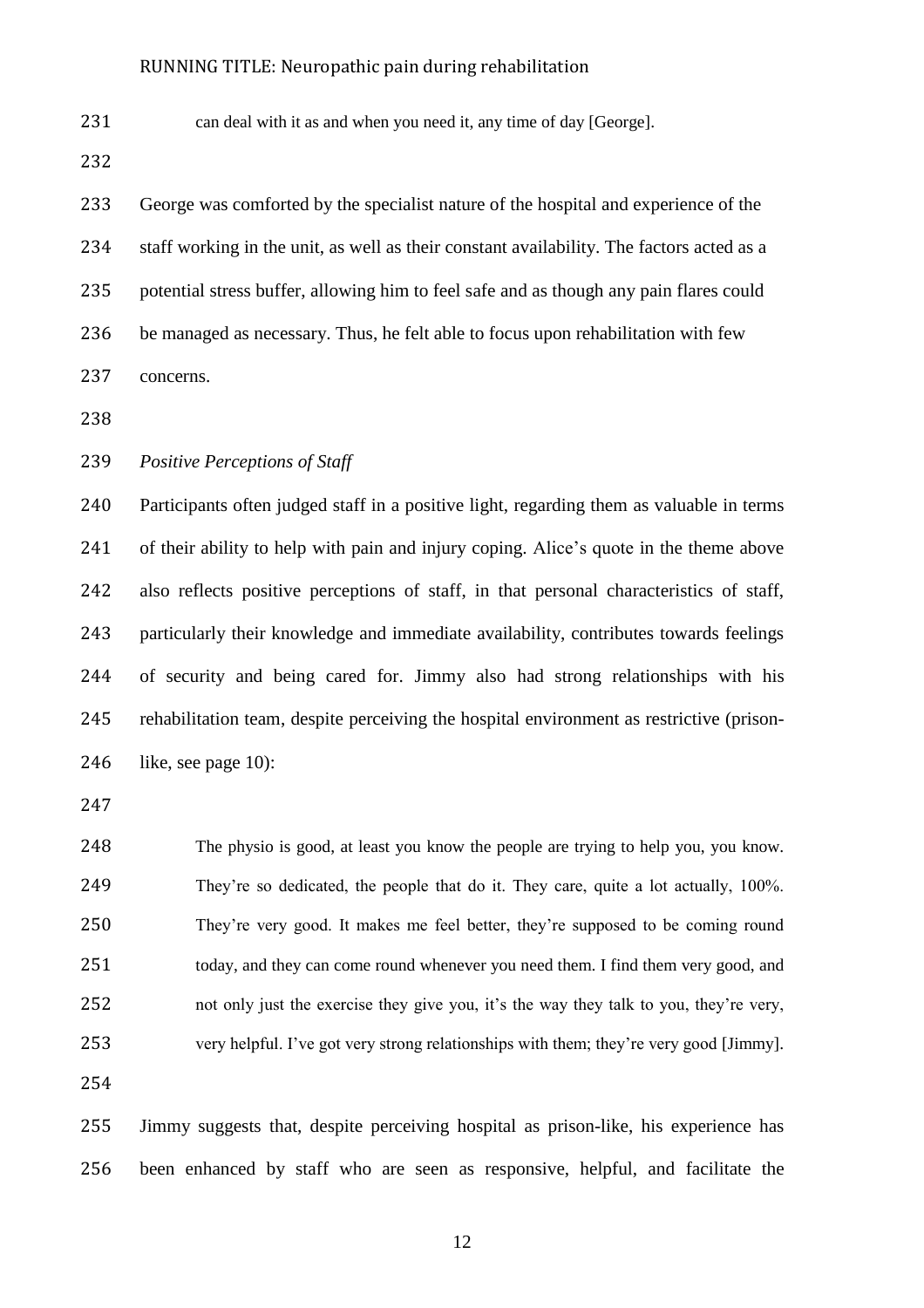rehabilitation process. The rapport and social relationships built between himself and the staff may be beneficial for his psychological well-being. Such positive judgments appear to be mediated by perceptions of staff knowledge and skill, empathy, and compassion. This theme highlights the importance of these qualities in staff and the surrounding environment as key to overall feelings of psychological containment, mitigating distress, and belief in the ability to cope with pain and the demands of rehabilitation.

#### *Adherence Despite Adversity*

 There was a spectrum of reasons for and against adherence discussed in relation to pharmacological treatment of NP, with participants identifying themselves at two opposite and extreme points. The majority voiced perceptions of medication as ineffective, expressing concerns regarding side-effects, which led to either reduced adherence, or a resignation to adherence due to perceptions of no alternative options. At the other end of the spectrum, others found satisfactory relief in their drug regime, which increased adherence. Centrally, however, participants expressed a desire for complete pain relief, despite the extent to which it was presently managed. This theme demonstrates the importance of understanding patient expectations of pain relief.

# *Desperation and Hopelessness*

 Five of the eight participants felt that their pain medication was inadequate, with a high degree of focus placed on hopes for total pain relief: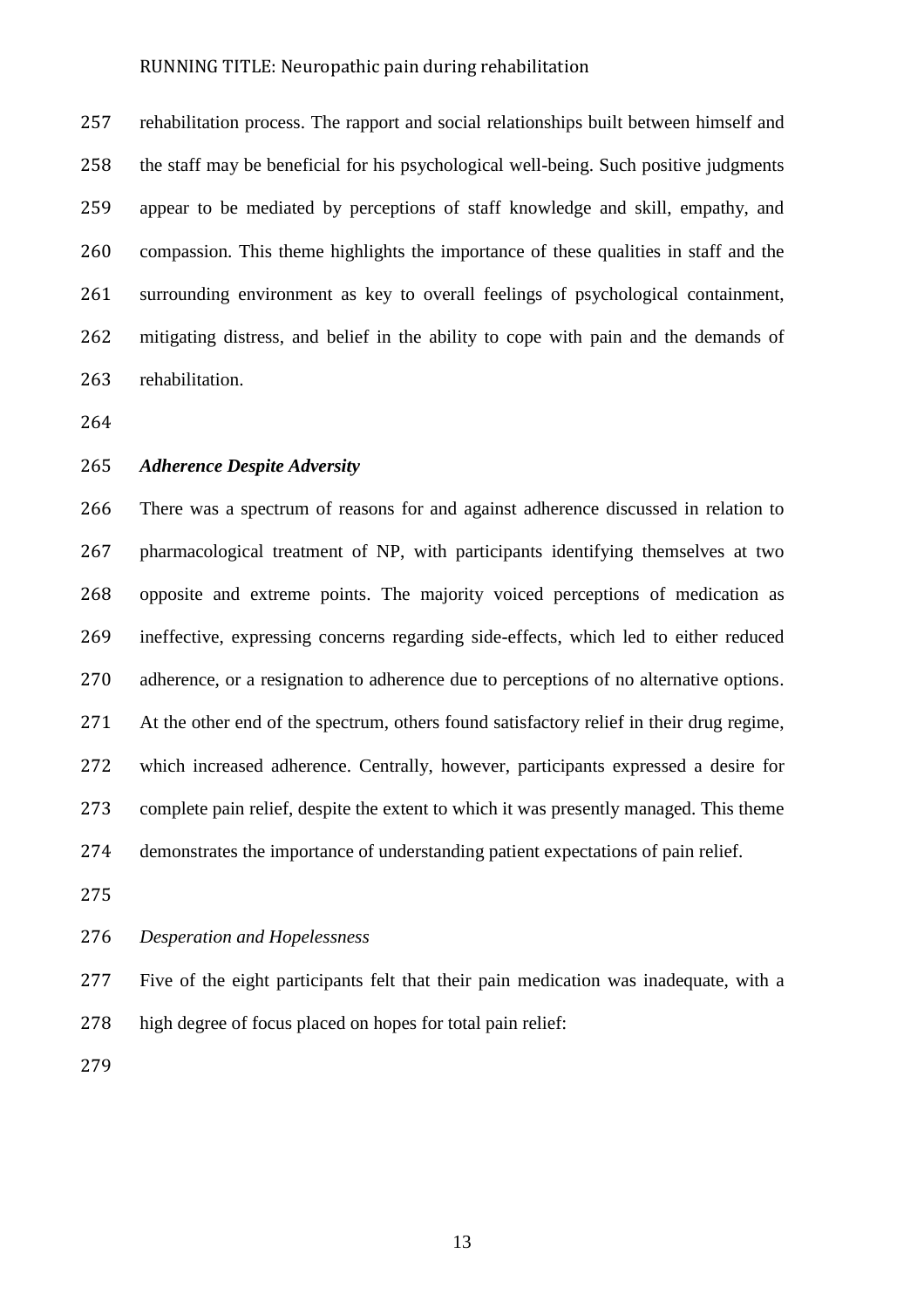280 I was on 5mg [pain medication]<sup>1</sup>, and I said it's not enough, so they put me on 10, 281 and it's still not enough, so they put me on 15, and that still isn't enough, and I think 20 is the most you can have. But like I said, I don't want to take any more. There's no more medication that can help [Alice].

 Alice highlights both her ambivalence about the effectiveness of medication and her desperation for adequate pain relief. Her focus is on medication as the sole provider of pain relief, which she admits is not a helpful approach. Alice's quotes illustrate both her hopelessness towards medication to bring pain relief, reflecting a general hopelessness about how to manage her pain, and perception of a lack of alternative.

 George voiced concerns regarding the ineffectiveness of medication and lack of alternative:

 They [hospital staff] don't know what to do to stop the pain. There's just not a painkiller on the market for this sort of pain. It's not as if you can take an aspirin or, like the old days, or paracetamol. They don't work, don't touch it [George].

 George's statements indicate a sense of futility about pain control on a global and personal scale, as well as his external locus of control, seeing staff as those responsible for his pain relief. Such a view emphasizes a need for psychosocial management to be further addressed during rehabilitation, which may mitigate the effect of such perceptions on adherence and other health-related behaviours.

 $\overline{a}$ 

# *Resigned and Indifferent*

<sup>&</sup>lt;sup>1</sup> Descriptive information provided by the authors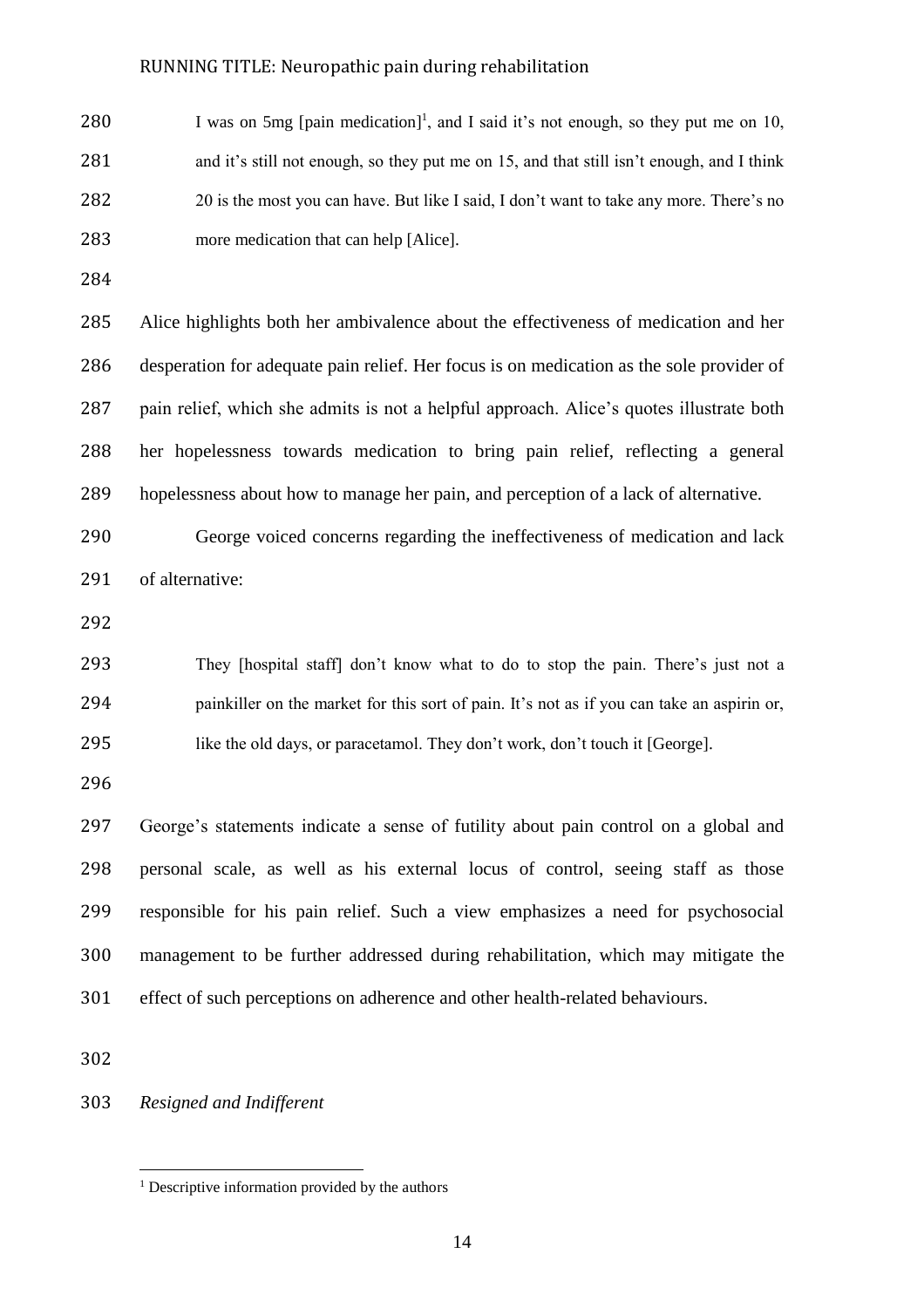| 304 | Two participants acknowledged the benefits of medication, but felt resigned to taking        |
|-----|----------------------------------------------------------------------------------------------|
| 305 | it as a last resort, or the only option. When asked how she manages her pain, and how        |
| 306 | she feels about taking medication, Jennifer responded:                                       |
| 307 |                                                                                              |
| 308 | Nothing I can do really. Just have to take tablets [Jennifer].                               |
| 309 |                                                                                              |
| 310 | I don't like it, I take a lot. I don't like it, but, you just have to take it. If you didn't |
| 311 | you'd be a screaming loony. Well you would, because you couldn't take the pain               |
| 312 | [Jennifer].                                                                                  |
| 313 |                                                                                              |
| 314 | Jennifer indicates that she would prefer not to rely on medication but presents a            |
| 315 | resignation that if she did not take it her pain would be unmanageable. Despite her          |
| 316 | negative perception of medication, the metaphor of losing her sanity suggests that           |
| 317 | pain acts as a threat to her emotional integrity, thus motivating her adherence.             |
| 318 | In contrast, Mark was appreciative of his pain management:                                   |
| 319 |                                                                                              |
| 320 | I've been very lucky that the consultant has given me quite a heavy dose of long-term        |
| 321 | release medical prescription. I can also have morphine; you know liquid morphine, as         |
| 322 | and when I need that, every four hours. So, the pain relief has been good [Mark].            |
| 323 |                                                                                              |
| 324 | Mark had faith in his pain management regime, comforted by his ability to take strong        |
| 325 | medication as and when needed. He refers to being 'lucky', suggesting that he may            |
| 326 | have been aware of others without good pain control, but is happy with his own               |
| 327 | regime, despite it being a 'heavy dose'. The variance of experiences within this theme       |
| 328 | suggest that attitudes towards medication vary widely and are linked to hopelessness         |
| 329 | and hopefulness and may affect adherence to medication even during the inpatient             |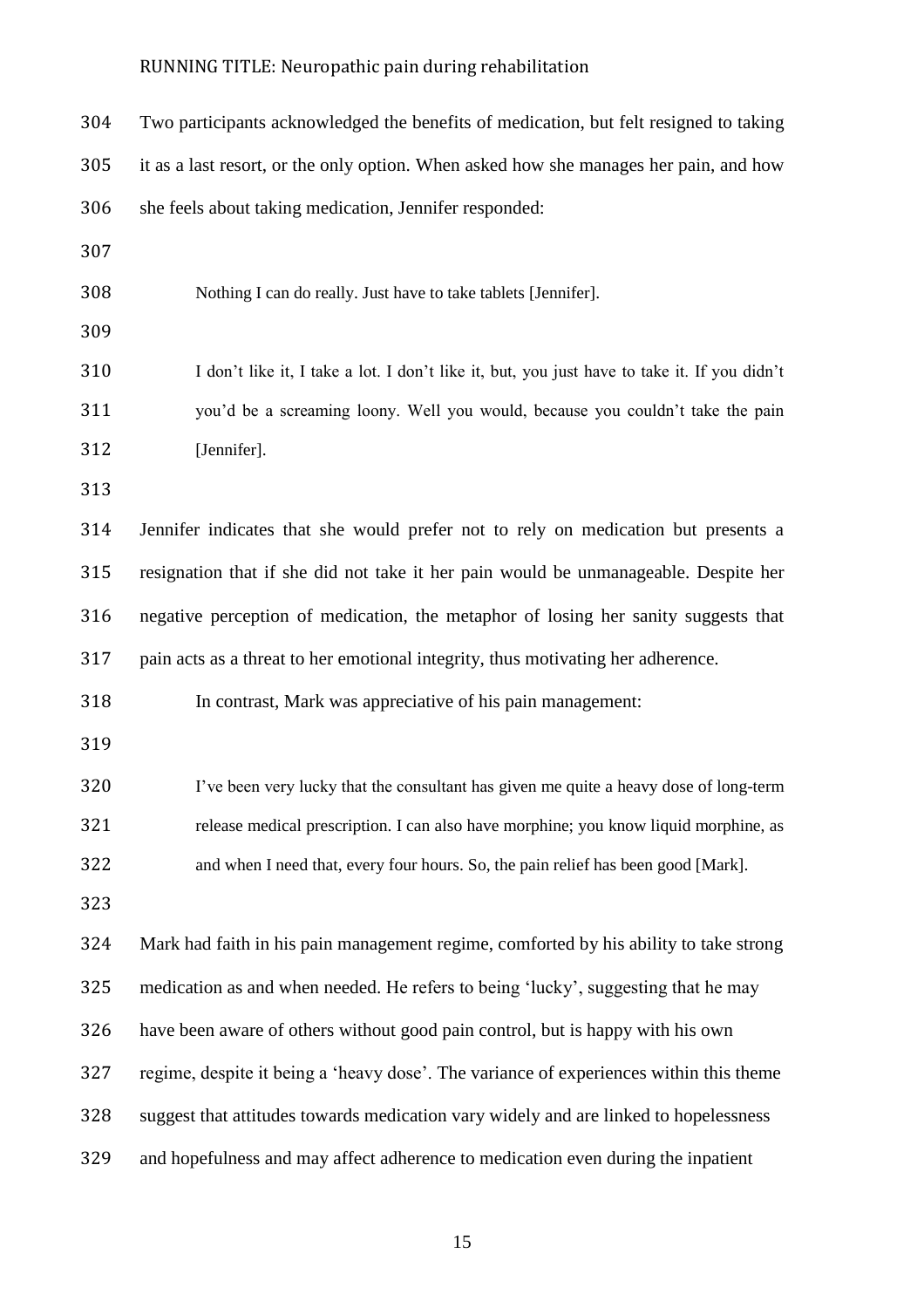rehabilitation phase.

#### *Fighting the Future*

 Participants' discussions often became future-oriented and presented uncertainty around whether pain would persist. Some participants perceived their pain as a temporary phenomenon that would not persist, whilst others did not feel that pain interfered with their rehabilitation, and acknowledged that it might not resolve. Regardless of their stance, participant narratives reflected a fight against pain to engage in forward-planning and rehabilitation.

*Pain is Impermanent*

 Five of the eight participants considered their pain a temporary presence, and had hopes for complete pain relief, despite the potential persistence of NP:

 The pain won't be there when I get home. I'm certain that it won't … I think that by the time I leave, I'm getting better and better, and the pain will go away … It's not an unknown thing, it will go away [Amir].

 Haven't accepted it, just putting up with it ... I hope it's more temporary for me. I hope so, I hope so [Jennifer].

 Amir discussed his future with optimism, a belief that did not allow for any consideration that NP might persist, and thus may have allowed him to focus upon rehabilitation. Such perceptions may also prevent the development of adaptive coping strategies, pain management, and acceptance of both injury and NP, should NP persist. Jennifer also voiced uncertainty regarding the trajectory of NP, implying that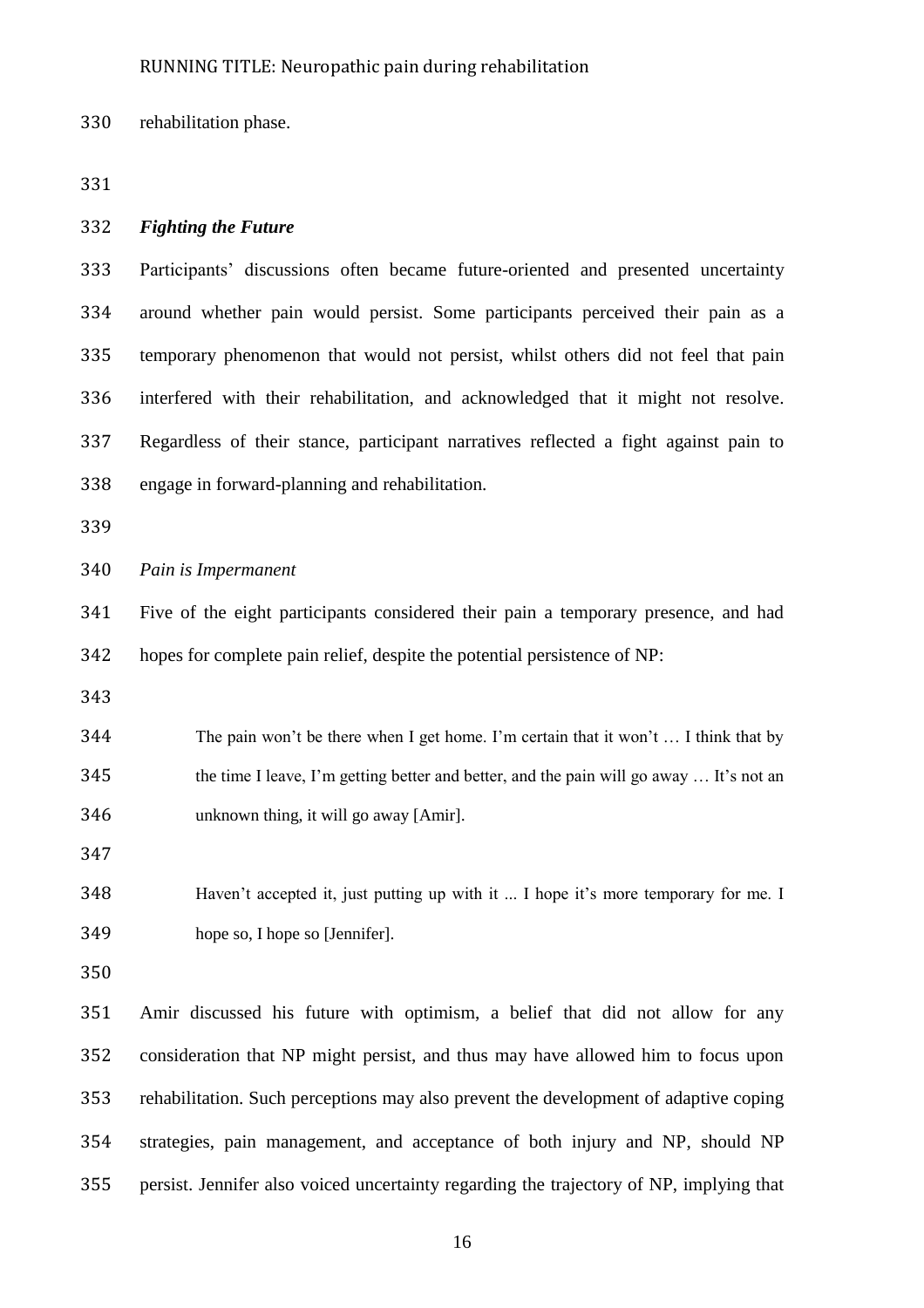there exists a sense of the unknown with regard to NP during inpatient rehabilitation, with many expressing desires for a pain-free future. However, should NP persist following discharge, such patients may be at risk of increased distress as a result of their expectations not being met. Patients may find that they are potentially unprepared to manage NP and adhere to pain medication and education provided throughout rehabilitation if their goal is for complete pain relief.

# *Pain is Persistent, and I Accept it*

 A minority of participants, David and George, expressed an understanding that NP may persist beyond rehabilitation, illustrating a need to foster improved understanding of the potential persistence of NP following SCI. Participants appeared to have accepted the likelihood that NP would persist, and had begun to prepare for a potential future with pain present:

 Yeah, I've come to terms with it [pain], and I've come to terms that I'm going to go home, this same way, with pain [George].

 When considering his discharge into the community, George voiced his acceptance of pain's presence, suggesting that he is not necessarily overwhelmed by the idea that pain could be permanent. He remains focused on his goal of going home, rather than letting pain disrupt his rehabilitation and emotional well-being. Such acceptance could reduce NP's interference in daily life, and improve views of the future, as well as adherence and adjustment.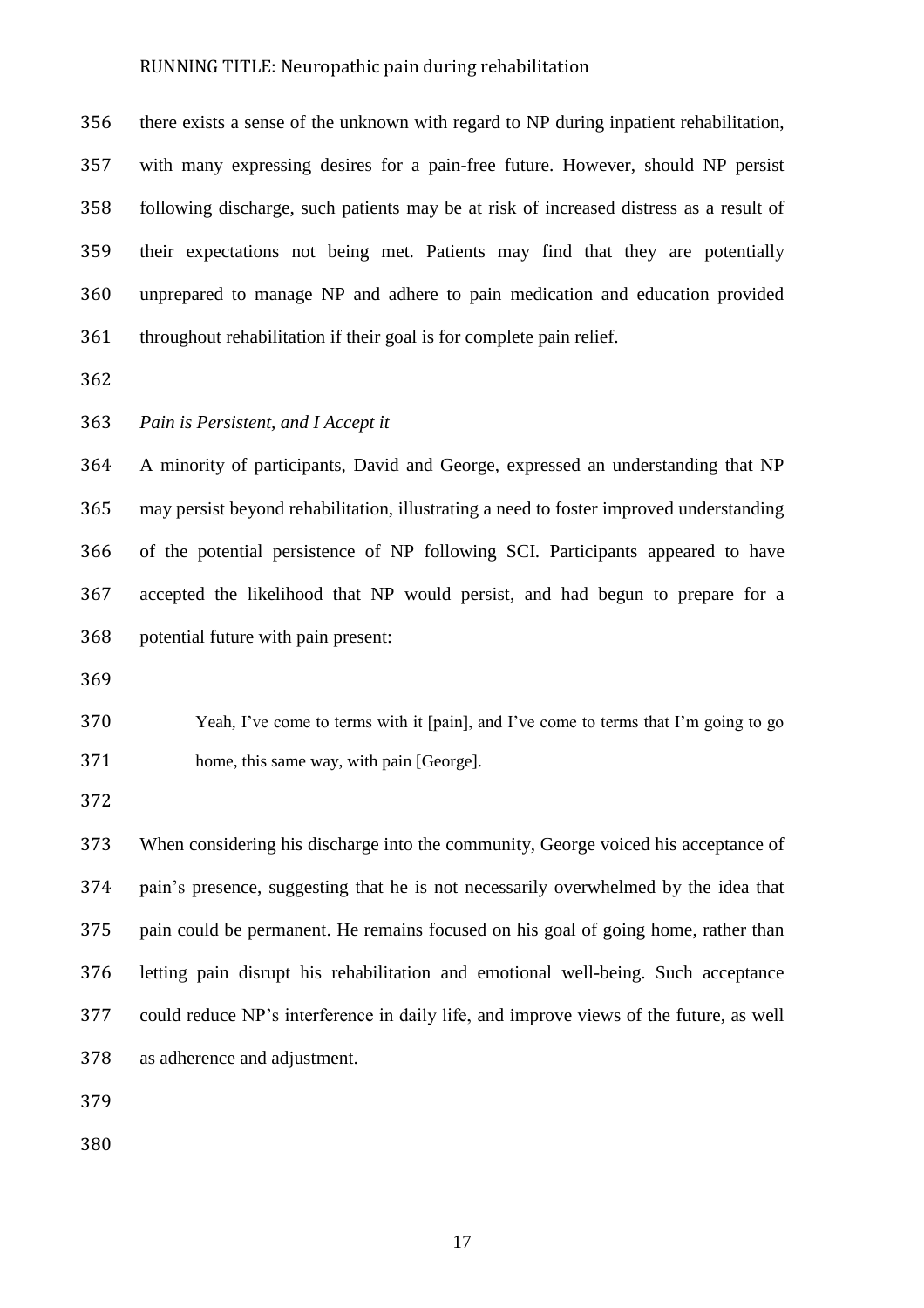**Discussion**

 This study investigated the subjective meanings and experiences of chronic NP in inpatients with SCI, in order to explore its impact upon rehabilitation and management. Three themes emerged regarding the experience of NP: (1) The Dichotomy of Safety Perceptions; (2) Adherence Despite Adversity; and (3) Fighting the Future. The environment, and empathy and compassion from staff were significant factors for participants, and may play influential roles in pain-behaviours, coping, and medication adherence. Issues surrounding medication efficacy were prominent, with many participants voicing ambivalent feelings about medication and hopes for complete pain reduction. Finally, future-oriented discussion implied that there remains some uncertainty surrounding pain's persistence, with many participants discussing expectations of a pain-free future. This is a key issue to be discussed with patients early in rehabilitation; providing accurate information but maintaining hope whilst taking account of overall adjustment/readiness for information. The potential for NP to cause psychological distress in some people is also highlighted, with key influences being perceived inadequate pain relief, and the perceived restriction or limited availability of support in the hospital environment. This may interact with overall adjustment to injury and engagement in rehabilitation. The themes reflect the considerations of those with NP after SCI as they progress through rehabilitation towards discharge, and as they begin to adjust to the injury, supporting the idea that pain management approaches should be incorporated into interactions throughout the rehabilitation experience.

 The first theme involved participant interpretation of their surrounding environment. Such interpretations may reflect overall appraisals in relation to coping with SCI, as well as their pain experience. Interpreting hospital positively appeared to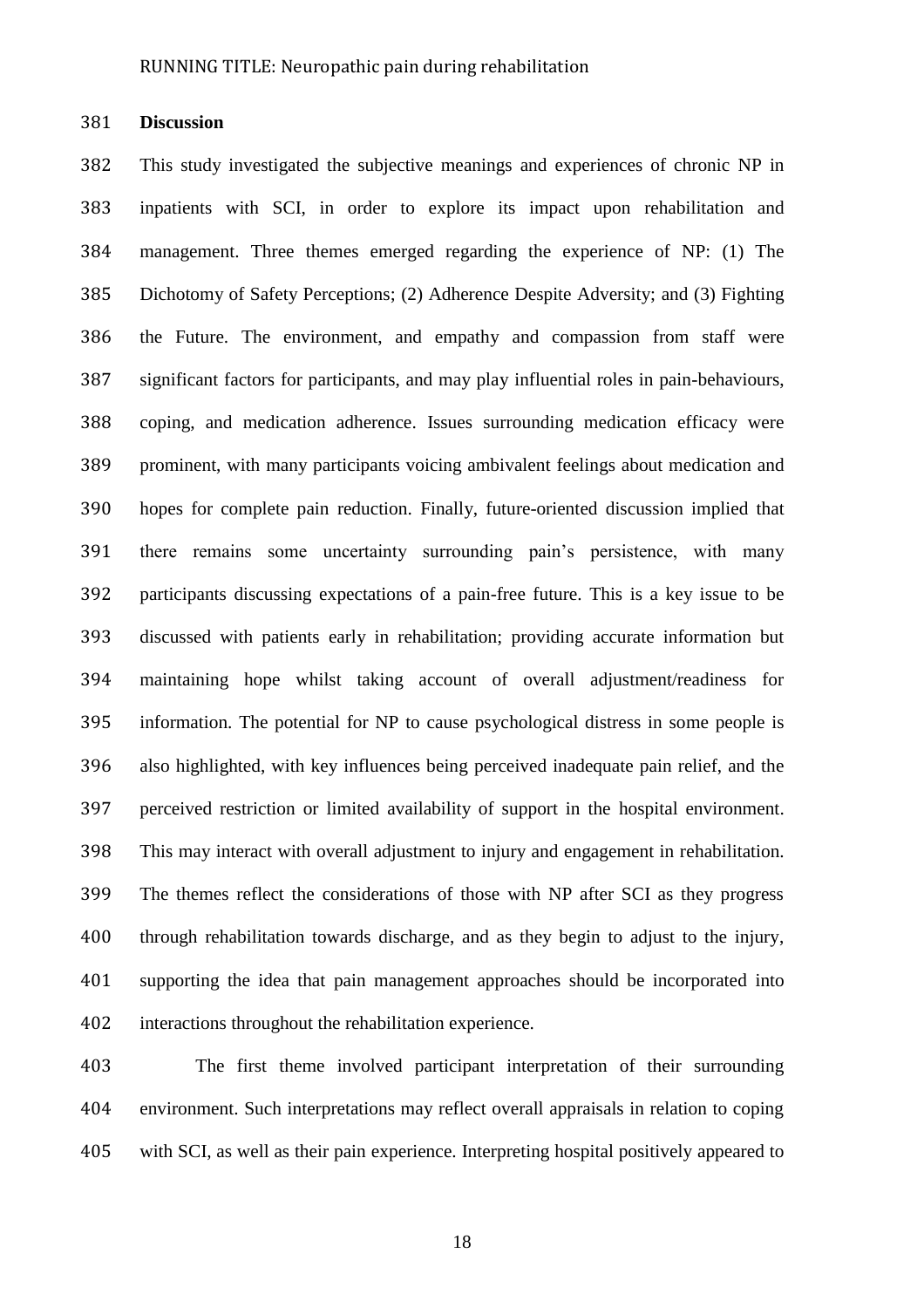be related to perceptions of staff availability and responsiveness as well as optimism in the ability to cope with overall consequences of SCI. Benefits of feeling safe in 408 hospital include increased focus on recovery<sup>23</sup>, and obtaining adequate rest<sup>24</sup>, and suggest that feelings of safety are also related to perceptions of coping with pain and rehabilitation. Those describing hospital negatively did so using powerful metaphors, accompanied by feelings of being unable to cope with their SCI and pain, which may be associated with catastrophic thinking. *Feeling* safe, therefore, may be just as 413 important as *being* safe<sup>25</sup>. It is difficult to make inferences from the emergence of this theme, due to the lack of existing research regarding patient interpretations of hospital 415 environments<sup>26</sup>. The emergence of such a theme, however, suggests that it is a key issue for people in rehabilitation, and indeed cases of extended inpatient care. Environmental factors, particularly around the responsiveness of care and perceived quality of relationships with staff should, therefore, be considered, with more research needed exploring perceptions of inpatient environments in order to better understand their relationship with coping and pain management.

 Factors mediating perceptions of staff and sense of security included knowledge, trust, presence, empathy, and compassion, which may influence how people learn to manage NP. Some participants were comforted by the expert knowledge they perceived the staff to have; others remained aware that staff were not always readily available if they needed them. A recent concept analysis of patient 426 feelings of safety identified similar themes<sup>27</sup>, highlighting their prominence among hospitalized patients. Building rapport and trust are key goals for rehabilitation staff, and can improve patient satisfaction and treatment compliance, allowing patients to 429 achieve better outcomes from their care<sup>28</sup>. These findings suggest that such psychosocial factors are linked with how people cope with pain after SCI.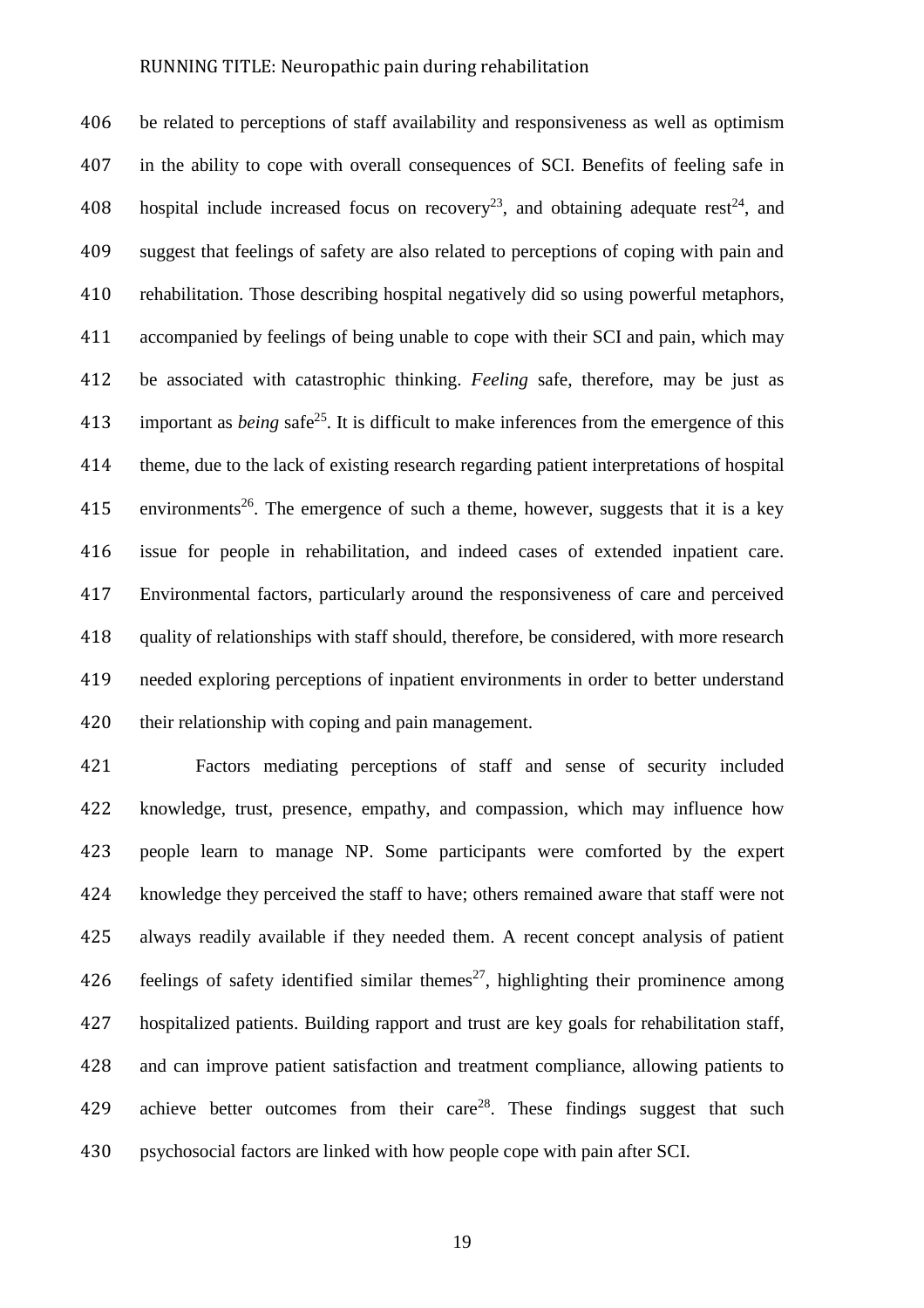Empathy and compassion were identified as important to participants, both having the potential to play significant roles in encouraging health benefits such as 433 treatment adherence<sup>29</sup>. Olsen and Hanchett<sup>30</sup> found negative relationships between nurse-expressed empathy, and distress experienced by the patient, and between patient-perceived empathy and distress experienced by the patient, thus supporting this finding. Improving staff awareness of interpersonal interactions and promoting patient-perceived empathy and compassion, as well as communication, rapport, and 438 friendliness, should be encouraged<sup>31</sup>. These characteristics were acknowledged as beneficial to psychosocial wellbeing by those in this study, and were elicited in response to questioning about what aids pain coping.

 Adherence Despite Adversity concerned a core belief that pain relief was the most important mechanism to cope with pain, often associated with ambivalence towards medication. Many participants saw medication as the only option to manage pain, highlighting a discrepancy between patient expectations and the goals of rehabilitation. Adherence behaviour was variable depending on such competing beliefs, suggesting that non-adherence behaviour could be presenting itself prior to discharge from hospital, and prescribers and rehabilitation staff should address pain- related motivations and what patients consider a satisfactory outcome in order to maximise adherence. Further work is required to establish whether pre-discharge adherence behaviour is a useful indicator of problematic nonadherence post-discharge.

 Many participants voiced a dislike of medication, either refusing to adhere, or continuing to take it despite their aversion. Patients, however, often have fears of not being believed regarding pain, or burdening care staff, which may become barriers to 455 providing complete information regarding adherence<sup>32,33</sup>, and impact the patient-staff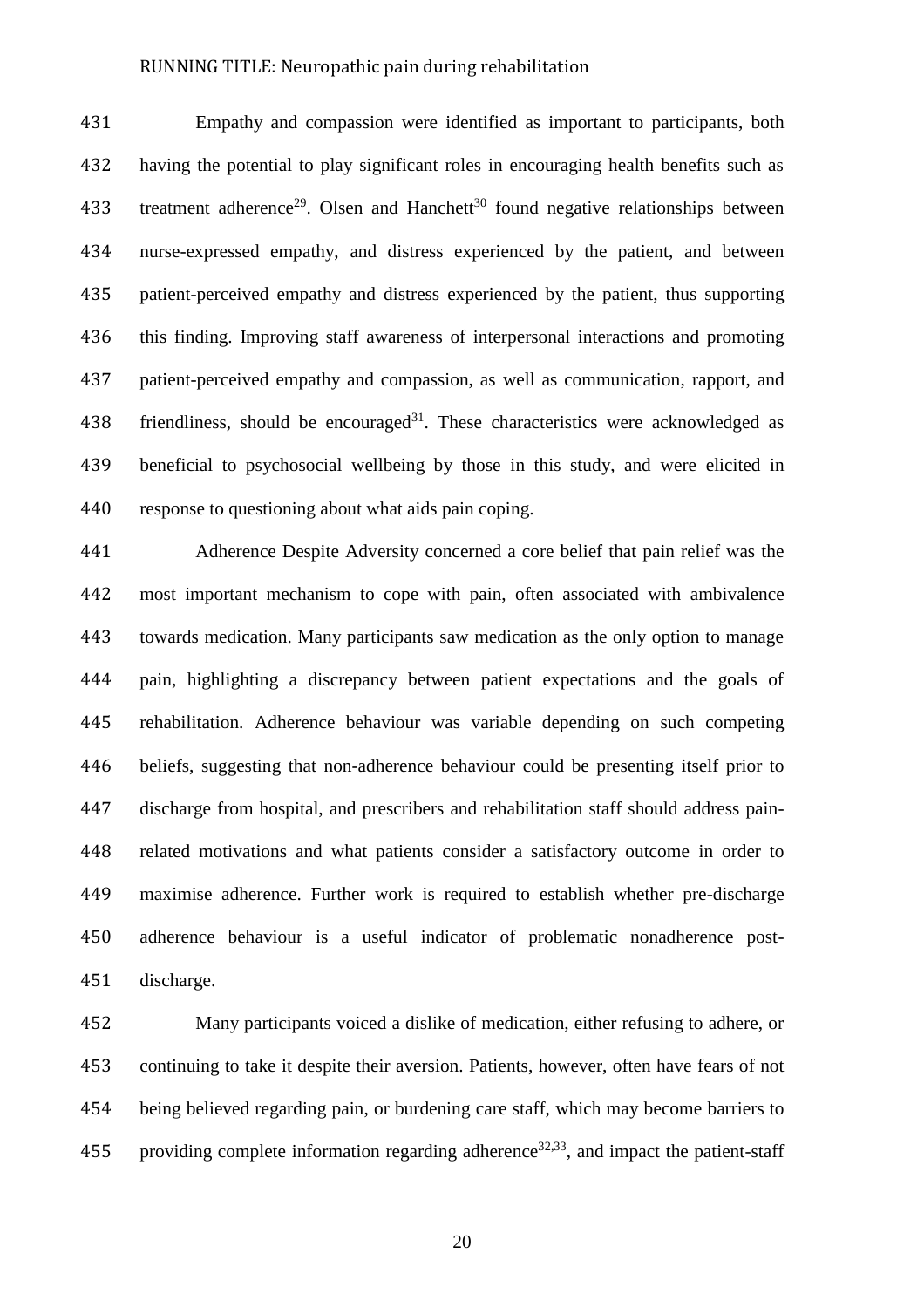relationship. Participants in this study were provided with individualized goal-focused rehabilitation programmes by the treating center, during which a holistic pain management approach is promoted. However, this study suggests that those who are most distressed by the NP may not be as receptive to pain management messages, and it may be helpful to examine the messages that prescribing staff give to counter the perception of total pain relief as a primary goal. Fostering effective patient-clinician communication and offering patients informed choice may be of longer-term benefit. 463 Such improvements may promote a collaborative approach in pain management<sup>34</sup>, along with improved adherence and pain management.

 Participants discussed hopes surrounding NP post-discharge. Those who felt pain was manageable did not appear distressed, and felt able to make plans. This has been associated with patients taking a more active approach to pain management, and 468 using less medication<sup>35</sup>. Whilst chronic pain is correlated with depressed mood, increased self-efficacy in individuals with SCI can serve to mitigate the complex 470 interaction between chronic pain on mood<sup>36</sup>, and is positively correlated with life 471 satisfaction<sup>37</sup>. Levels of self-efficacy, however, are reduced in those with SCI, 472 compared to the general population<sup>38</sup>, suggesting that those distressed by NP may have lower self-efficacy and high external locus of control. Acceptance of injury is commonly addressed in rehabilitation; improving pain self-efficacy may moderate the 475 extent to which pain interferes with their lives<sup>39</sup> and could act as a long-term stress buffer.

 Others discussed hopes for a pain-free future, which may prevent adaptation to 478 NP and SCI in the long-term. Coping Effectiveness Training<sup>40</sup> teaches appraisal and cognitive behavioural coping skills, such that a client is able to choose the optimum coping response in particular situations. This has been shown to improve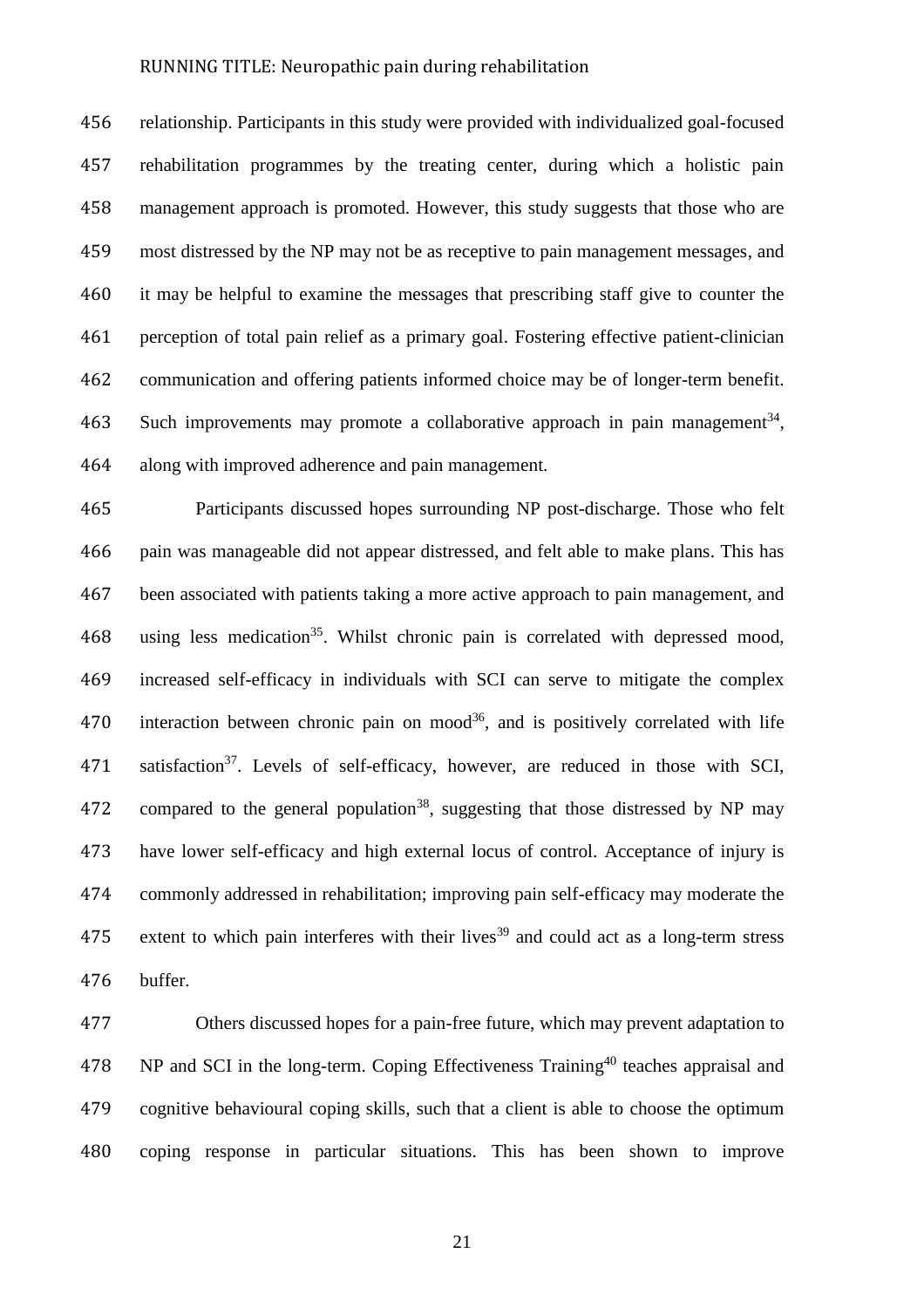481 psychological adjustment to  $SCI<sup>41</sup>$ . Participants expressing this theme may have used coping strategies that may be considered maladaptive (such as delaying help-seeking), and suggests that both acceptance of pain and acceptance of injury may be associated as early as during inpatient rehabilitation. Enabling acceptance of pain and the adoption of approach-focused coping strategies in relation to pain, as well as general adjustment to injury, could be helpful for this group.

#### **Limitations**

 As the small sample was primarily made up of people aged over 60 (reflective of the changing demographic of an ageing SCI population), the results may not be representative of the wider SCI population. The self-selecting sample also suggests that these participants may have been more willing to talk to a stranger about their experiences than the non-volunteering population, and that those effectively managing NP were less motivated to participate. A replication study involving a sample with a wider variety of levels of injury may be useful to explore variance in experience.

 The nature of the IPA methodology limits the degree to which conclusions can be drawn about causal links between themes. Future work should, therefore, quantitatively explore the relationship between environmental perceptions, including perceived empathy and compassion of staff in relation to perceived self-efficacy in the management of NP, and how patient perceptions about the goals of pain medication and perceived acceptable nature of the outcome influence adherence to pain medications. It may also be of benefit to interview staff who work with people with SCI, to gain a 360-degree understanding of NP in rehabilitation, and of potential barriers to care and how these might be overcome.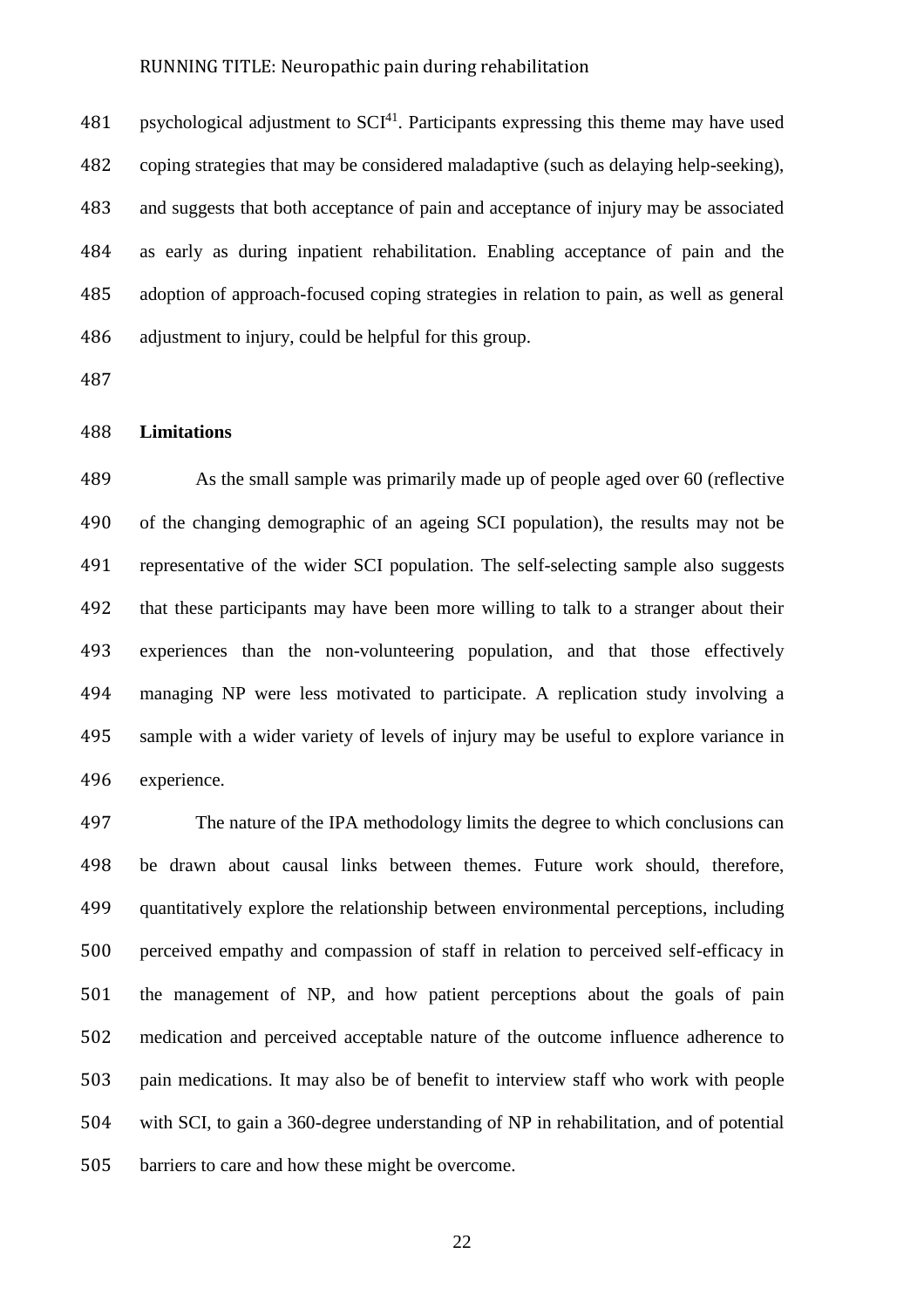# **Conclusion**

 Participants resident in a rehabilitation facility expressed concerns in three broad domains in relation to NP; pain relief and ambivalence about medication, interpretations of the environment and staff empathy/compassion, and the potential transitory or persistent nature of pain in the future. The issue of how medication is used for pain relief, even in this relatively early stage of transition from acute to chronic pain, seems to be important in terms of managing distress and future chronic pain. This is a significant issue, since those living with NP following SCI are likely to continue experiencing it. Psycho-educational interventions based around the biopsychosocial model of pain should be tailored to each individual's unique needs and experience, with a clear systematic message presented early in rehabilitation that long-term medicating may not be a useful goal. Emphasis should be placed on alternative strategies and on fostering moving towards acceptance.

# **Acknowledgements**

We would like to thank all of the participants and staff at The National Spinal Injuries

Centre for their time and co-operation.

# **Disclosure Statement**

 The authors declare that there are no conflicts of interest, and agree to the publication of this article.

**References**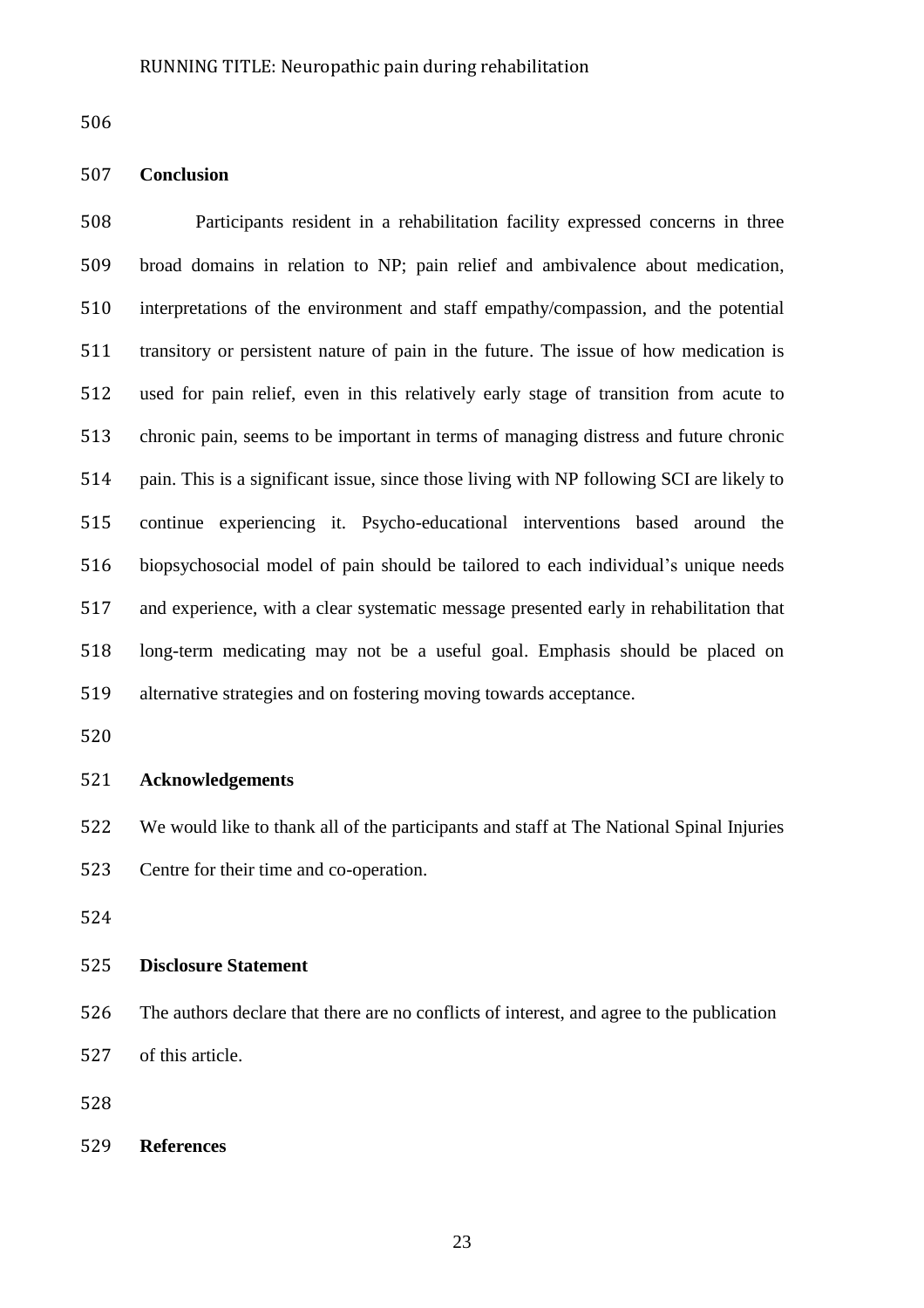- 1. Kennedy P, Frankel H, Gardner B, Nuseibeh I. Factors associated with acute and chronic pain following traumatic spinal cord injuries. Spinal Cord 1997;35:814-817.
- 2. Modirian E, Pirouzi P, Soroush M, Karbalaei-Esmaeili S, Shojaei H, Zamani H. Chronic pain after spinal cord injury: results of a long-term study. Pain Med 2010;11(7):1037-1043.
- 3. Bennett M. The LANSS Pain Scale: the Leeds assessment of neuropathic symptoms and signs. Pain 2001;92(1-2):147-157.
- 4. Siddall PJ, McClelland JM, Rutkowski SB, Cousins MJ. A longitudinal study of the prevalence and characteristics of pain in the first 5 years following spinal cord injury. Pain 2003;103:249-257.
- 5. Siddall PJ, Middleton JW. A proposed algorithm for the management of pain following spinal cord injury. Spinal Cord 2006;44:67-77.
- 6. Cardenas DD, Jensen MP. Treatments for chronic pain in persons with spinal cord injury: a survey study. J Spinal Cord Med 2006;29:109–117.
- 7. Vierck CJ, Siddall PJ, Yezierski RP. Pain following spinal cord injury: animal models and mechanistic studies Pain 2000; 89: 1-5.
- 8. Broekmans S, Dobbels, F, Milisen K, Morlion B, Vanderschueren S. Medication adherence in patients with chronic non-malignant pain: is there a problem? Eur J Pain-London 2009;13:115–23.
- 9. Gharibian D, Polzin JK, Rho JP. Compliance and persistence of antidepressants versus anticonvulsants in patients with neuropathic pain during the first year of therapy. Clin J Pain 2013;29(5):377–81.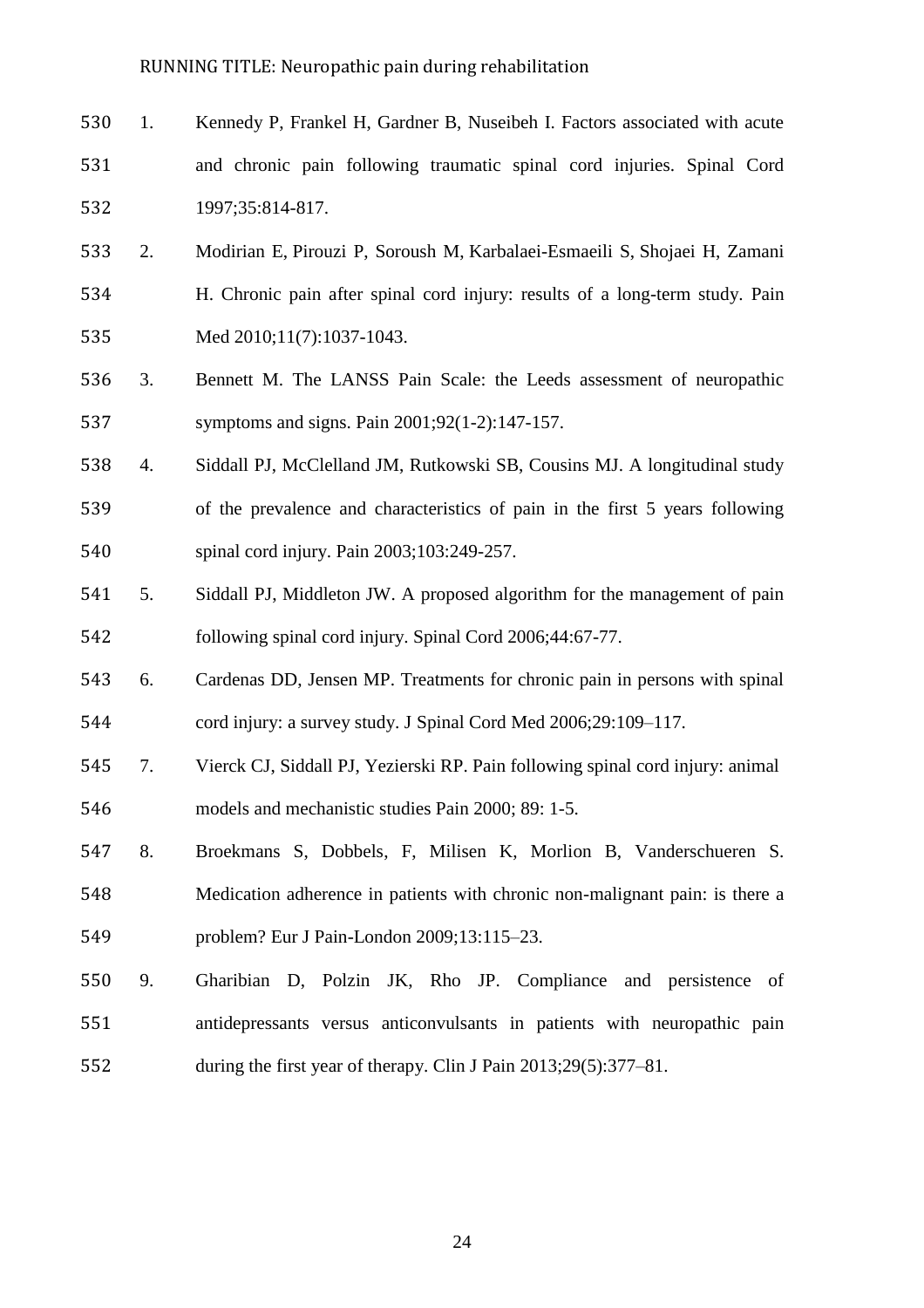- 10. Horne R, Weinman J. Patients' beliefs about prescribed medicines and their role in adherence to treatment in chronic physical illness. J Psychosom Res 1999;47(6):555–67.
- 11. Molton IR, Stoelb BL, Jensen MP, Ehde DM, Raichle KA, Cardenas DD. Psychosocial factors and adjustment to chronic pain in spinal cord injury: Replication and cross-validation. Journal of Rehabilitation Research & Development. 2009 Jan;46(1):31–42.
- 12. Rees T, Smith B, Sparkes AC. [The influence of social support on the lived](http://www.cabdirect.org/abstracts/20033103917.html)  [experiences of spinal cord injured sportsmen.](http://www.cabdirect.org/abstracts/20033103917.html) Sport Psychol 2003;17(2):135- 156.
- 13. Lofgren M, Norrbrink C. "But I know what works"--patients' experience of spinal cord injury neuropathic pain management. Disabil Rehabil 2012;34(25):2139-2147.
- 14. Sparkes AC, Smith B. Men, spinal cord injury, memories and the narrative performance of pain. Disabil Soc 2008;23(7):679-690.
- 15. Henwood P, Ellis JA, Logan J, Dubouloz CJ, D'Eon J. Acceptance of chronic neuropathic pain in spinal cord injured persons: a qualitative approach. Pain Manag Nurs 2012;13(4):215–222.
- 16. Hearn JH, Cotter I, Fine P, Finlay KA. Living with chronic neuropathic pain following spinal cord injury: An Interpretative Phenomenological Analysis. Disabil Rehabil 2015;1-9.
- 17. Hearn JH, Fine P, & Finlay KA. The devil in the corner: A mixed-methods study of metaphor use by those with spinal cord injury-specific neuropathic pain. *British Journal of Health Psychology.* (2016);21(4):973-988. doi: 10.1111/bjhp.12211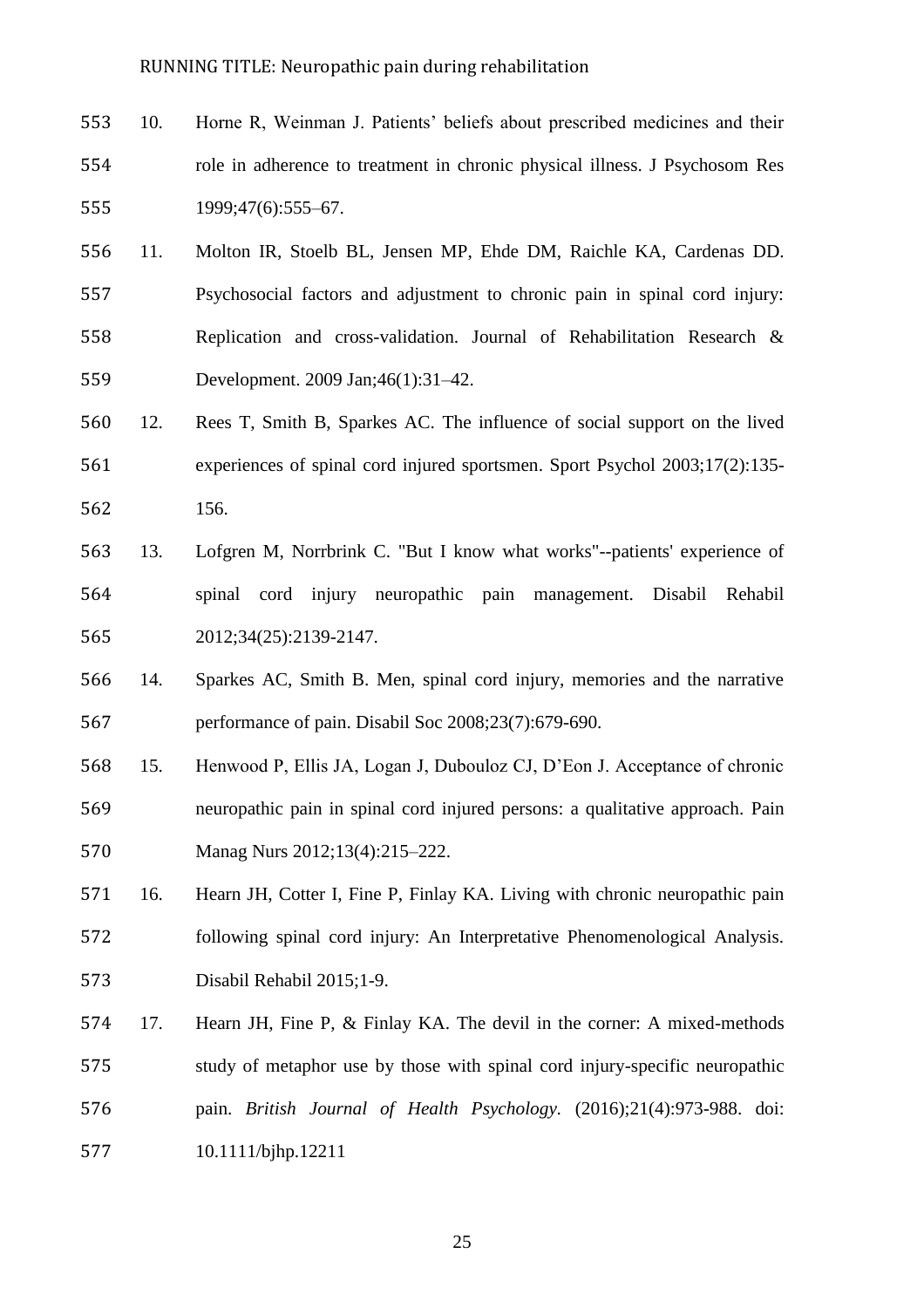- 18. Celik EC, Erhan, B, Lakse E. The clinical characteristics of neuropathic pain in patients with spinal cord injury. Spinal Cord 2012;50:585-589
- 19. Smith JA. Beyond the divide between cognition and discourse: Using interpretative phenomenological analysis in health psychology. Psychol Health 1996;11(2):261-271.
- 20. International Association for the Study of Pain [Internet]. Classification of Chronic Pain, Second Edition (Revised); 2011 - [cited 2014 Aug 7]; Available from:
- [http://www.iasppain.org/PublicationsNews/Content.aspx?ItemNumber=1673](http://www.iasp-pain.org/PublicationsNews/Content.aspx?ItemNumber=1673&navItemNumber=677) [&navItemNumber=677](http://www.iasp-pain.org/PublicationsNews/Content.aspx?ItemNumber=1673&navItemNumber=677)
- 21. Smith JA, Flowers P, Larkin M. Interpretative Phenomenological Analysis: Theory, Method and Research. London: Sage; 2009.
- 22. American Spinal Injury Association. Reference manual for the international standards for neurological classification of spinal cord injury (Revised 2003). Chicago: American Spinal Injury Association; 2003.
- 23. Norrbrink C, Lundeberg T. Acupuncture and massage therapy for neuropathic pain following spinal cord injury: an exploratory study. Acupunct Med 2011;29(2):108–15.
- 24. Burfitt SN, Greiner DS, Miers LJ, Kinney MR, Branyon ME. Professional nurse caring as perceived by critically ill patients: a phenomenologic study. Am J Crit Care 1993;2(6):489–99.
- 25. Granberg A, Engberg IB, Lundberg D. Acute confusion and unreal experiences in intensive care patients in relation to the ICU syndrome. Part II. Intensive Crit Care Nurs 1999;15(1):19–33.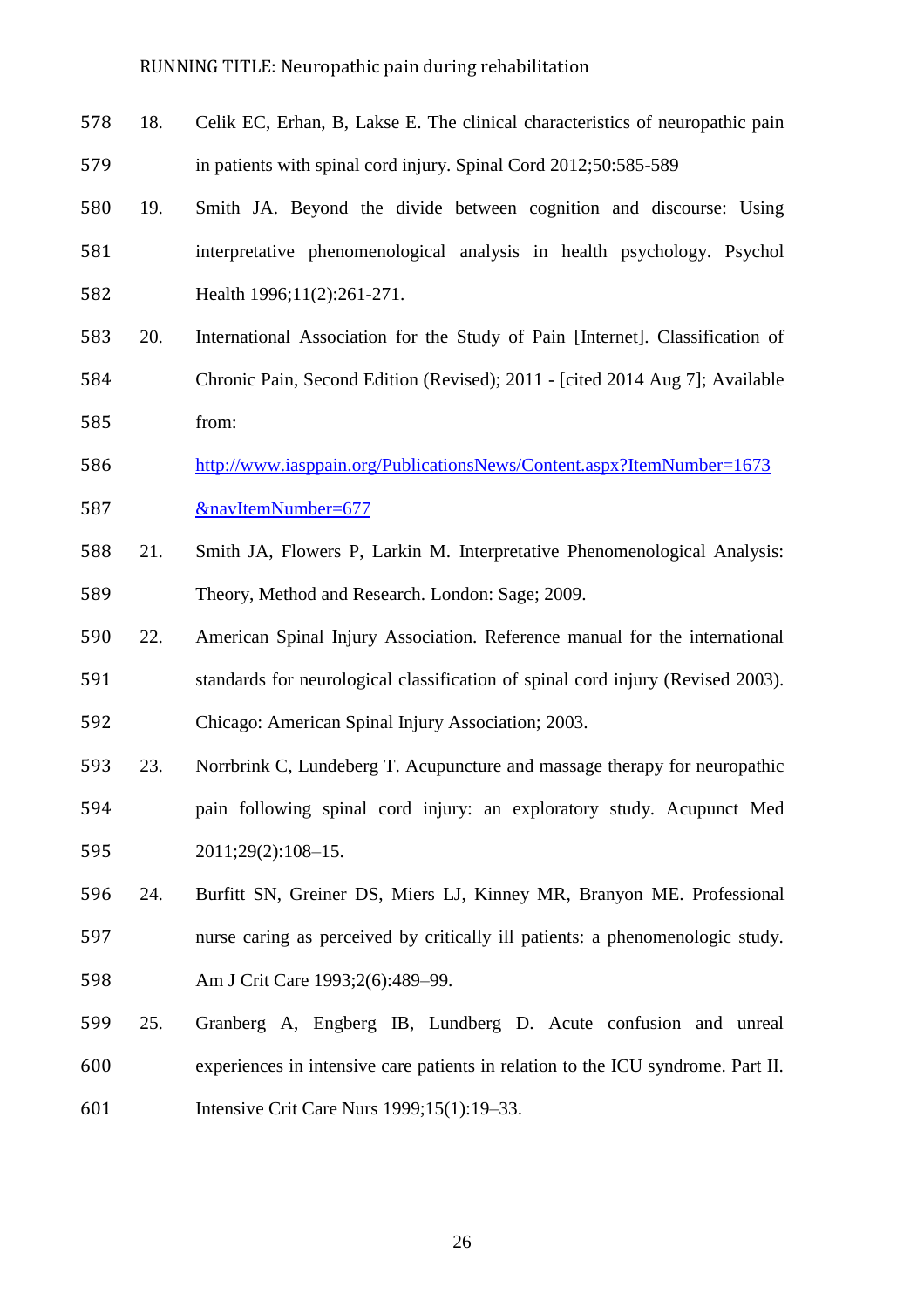- 26. Lasiter S. Older adults' perceptions of feeling safe in an intensive care unit. J Adv Nurs 2011;67(12):2649–57.
- 27. Mollon D. Feeling safe during an inpatient hospitalization: a concept analysis. J Adv Nurs 2014;70(8):1727–37.
- 28. Kim SS, Kaplowitz S, Johnston MV. The effects of physician empathy on patient satisfaction and compliance. Eval Health Prof 2004 1;27(3):237–51.
- 29. Squier RW. A model of empathic understanding and adherence to treatment regimens in practitioner-patient relationships. Soc Sci Med 1990;30(3):325–
- 39.
- 30. Olsen J, Hanchett E. Nurse-expressed empathy, patient outcomes, and development of a middle-range theory. J Nurs Scholarsh 1997;29(1):71–6.
- 31. Wassenaar A, Schouten J, Schoonhoven L. Factors promoting intensive care patients' perception of feeling safe: A systematic review. Int J Nurs Stud 2014;51(2):261–73.
- 32. Gagliese L. Pain and Aging: The emergence of a new subfield of pain research. J Pain 2009;10(4):343–53.
- 33. Weiner DK, Rudy TE. Attitudinal barriers to effective treatment of persistent pain in nursing home residents. J Am Geriatr Soc 2002;50(12):2035–40.
- 34. Osterberg L, Blaschke T. Adherence to Medication. New Engl J Med 2005 4;353(5):487–97.
- 35. McCracken LM. Learning to live with the pain: acceptance of pain predicts adjustment in persons with chronic pain. Pain 1998;74:21–7.
- 36. Craig A, Tran Y, Siddall P, Wijesuriya N, Lovas J, Bartrop R et al. Developing a model of associations between chronic pain, depressive mood,